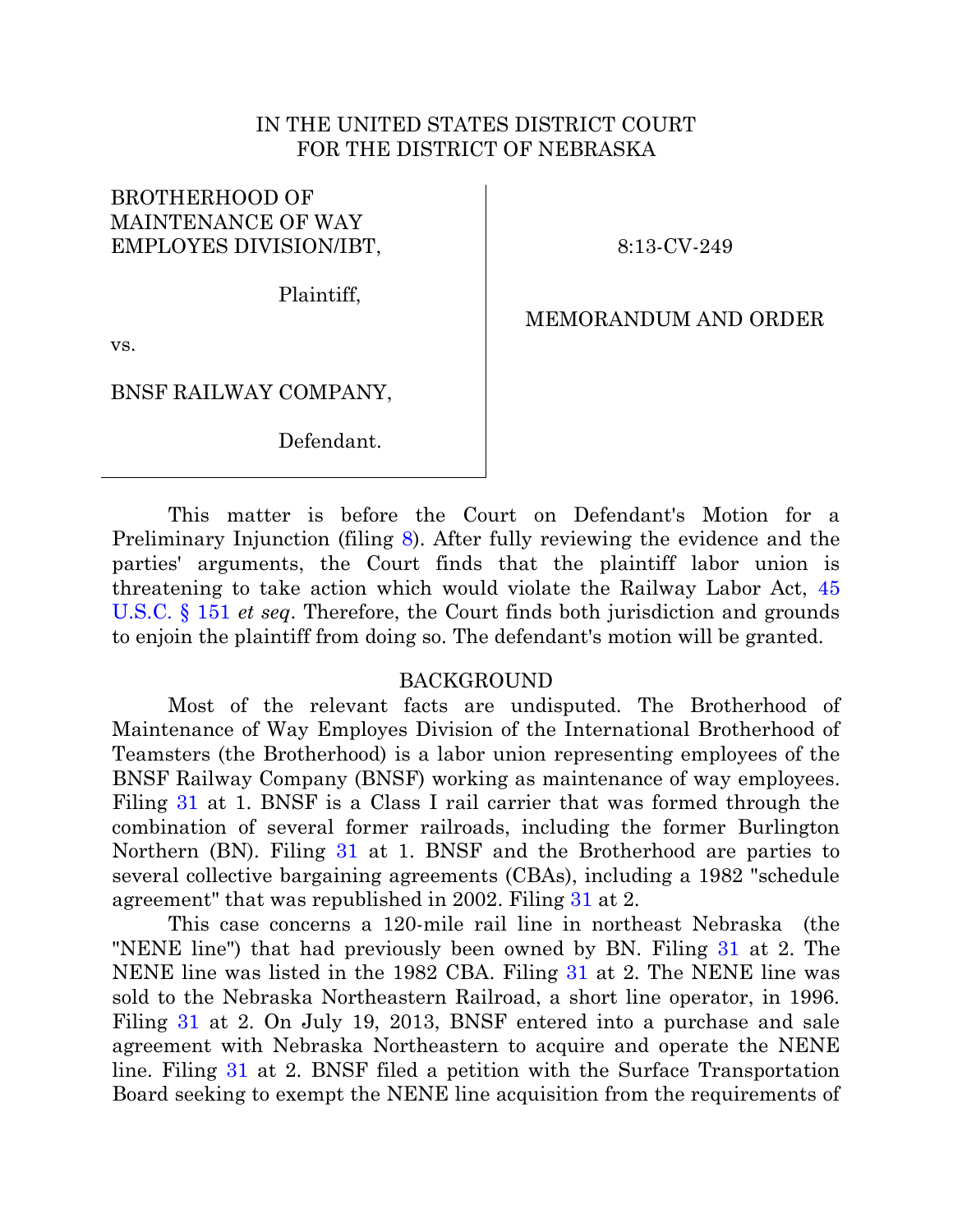[49 U.S.C. § 11323](http://westlaw.com/find/default.wl?ft=L&docname=49USCAS11323&rs=btil2.0&rp=%2ffind%2fdefault.wl&fn=_top&findtype=L&vr=2.0&db=1000546&wbtoolsId=49USCAS11323&HistoryType=F) *et seq*., which requires certain railroad transactions to be preapproved by the Board. Filing [31](https://ecf.ned.uscourts.gov/doc1/11312876758) at 2-3. The Board granted the petition, conditioned on the acceptance of certain employee protections set forth in *New York Dock Railway—Control—[Brooklyn Eastern District Terminal](http://westlaw.com/find/default.wl?ft=Y&db=0003087&rs=btil2.0&rp=%2ffind%2fdefault.wl&serialnum=1979164033&fn=_top&findtype=Y&vr=2.0&wbtoolsId=1979164033&HistoryType=F)*, 360 [I.C.C. 60 \(1979\)](http://westlaw.com/find/default.wl?ft=Y&db=0003087&rs=btil2.0&rp=%2ffind%2fdefault.wl&serialnum=1979164033&fn=_top&findtype=Y&vr=2.0&wbtoolsId=1979164033&HistoryType=F) (*New York Dock*), *aff'd sub nom*. *[New York Dock Ry. v.](http://westlaw.com/find/default.wl?ft=Y&db=0000350&rs=btil2.0&rp=%2ffind%2fdefault.wl&serialnum=1979136953&fn=_top&findtype=Y&vr=2.0&wbtoolsId=1979136953&HistoryType=F)  United States*[, 609 F.2d 83 \(2d Cir. 1979\),](http://westlaw.com/find/default.wl?ft=Y&db=0000350&rs=btil2.0&rp=%2ffind%2fdefault.wl&serialnum=1979136953&fn=_top&findtype=Y&vr=2.0&wbtoolsId=1979136953&HistoryType=F) and *[Wilmington Terminal](http://westlaw.com/find/default.wl?ft=Y&referencepositiontype=S&rs=btil2.0&rp=%2ffind%2fdefault.wl&serialnum=1990395119&fn=_top&referenceposition=814&findtype=Y&vr=2.0&db=0003089&wbtoolsId=1990395119&HistoryType=F)  Railroad—Purchase & Lease—CSX Transp., Inc.*[, 6 I.C.C.2d 799, 814-26](http://westlaw.com/find/default.wl?ft=Y&referencepositiontype=S&rs=btil2.0&rp=%2ffind%2fdefault.wl&serialnum=1990395119&fn=_top&referenceposition=814&findtype=Y&vr=2.0&db=0003089&wbtoolsId=1990395119&HistoryType=F)  [\(1990\)](http://westlaw.com/find/default.wl?ft=Y&referencepositiontype=S&rs=btil2.0&rp=%2ffind%2fdefault.wl&serialnum=1990395119&fn=_top&referenceposition=814&findtype=Y&vr=2.0&db=0003089&wbtoolsId=1990395119&HistoryType=F) (*Wilmington Terminal*). Filing [31](https://ecf.ned.uscourts.gov/doc1/11312876758) at 3.

The sale closed on December 4, 2012. Filing [31](https://ecf.ned.uscourts.gov/doc1/11312876758) at 3. On December 17, BNSF notified the Brotherhood, pursuant to *New York Dock*, that it intended to integrate the NENE line's operations into BNSF's operations and to negotiate an implementing agreement with the Brotherhood. But BNSF and the Brotherhood failed to reach an agreement. The Brotherhood asked that the National Mediation Board appoint an arbitrator to determine the terms of an implementing agreement. Filing [31](https://ecf.ned.uscourts.gov/doc1/11312876758) at 3. Thereafter, BNSF informed the Brotherhood that it was withdrawing the integration proposal and would continue to operate the NENE line as a stand-alone operation. Filing [31](https://ecf.ned.uscourts.gov/doc1/11312876758) at 3- 4.

At the time of the sale, NENE had 14 employees, 4 of whom performed maintenance of way work. Filing [31](https://ecf.ned.uscourts.gov/doc1/11312876758) at 2. Most of the NENE employees affected by the transaction chose to accept jobs offered by BNSF. Filing [31](https://ecf.ned.uscourts.gov/doc1/11312876758) at 3. Those employees are now performing maintenance of way work on the NENE line using BNSF equipment, but are not performing maintenance of way work for BNSF beyond the NENE line. Filing [31](https://ecf.ned.uscourts.gov/doc1/11312876758) at 3. BNSF is applying the rates of pay, rules, and working conditions that existed on the NENE line before the sale to employees currently working on the line. Filing [31](https://ecf.ned.uscourts.gov/doc1/11312876758) at 4. The Brotherhood contends BNSF should be applying the rates of pay, rules, and working conditions set forth in the operative CBAs between the Brotherhood and BNSF. BNSF disagrees, and contends that it is permitted to apply the terms and conditions from before the sale. Filing [31](https://ecf.ned.uscourts.gov/doc1/11312876758) at 4.

On August 16, 2013, the Brotherhood filed this action against BNSF, alleging violations of the Railway Labor Act. Filing [1.](https://ecf.ned.uscourts.gov/doc1/11312846236) On August 26, the Brotherhood informed BNSF that it would exercise "self-help" (i.e., strikes or other economic force) over the dispute within 10 days unless BNSF ceased what the Brotherhood described as a unilateral change to the CBAs. Filing [31](https://ecf.ned.uscourts.gov/doc1/11312876758) at 4-5. But BNSF, describing its actions as permissible under the CBAs and *New York Dock*/*Wilmington Terminal* conditions, invoked arbitration under *New York Dock.* Filing [31](https://ecf.ned.uscourts.gov/doc1/11312876758) at 4-5. Then, on September 4, BNSF filed the motion currently before the Court, asking the Court to enjoin the Brotherhood from a strike or any other form of self-help. Filing [8.](https://ecf.ned.uscourts.gov/doc1/11312860592) After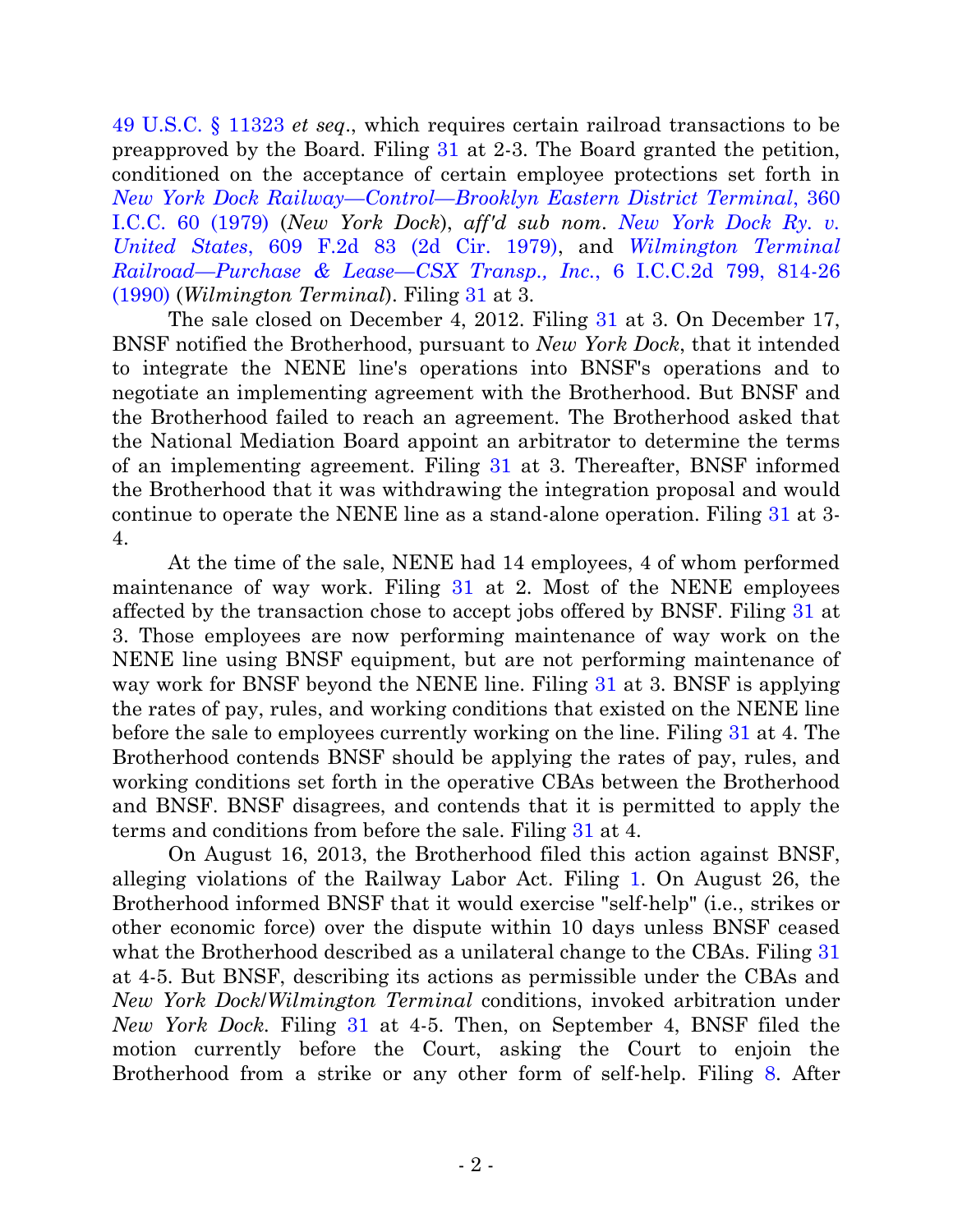briefing and a hearing on September 25, BNSF's motion was submitted for disposition.

### DISCUSSION

### STATUTORY BACKGROUND

This case sits at the wye of three different statutory schemes: the Norris-LaGuardia Act (Norris-LaGuardia), [29 U.S.C. § 106](http://westlaw.com/find/default.wl?ft=L&docname=29USCAS106&rs=btil2.0&rp=%2ffind%2fdefault.wl&fn=_top&findtype=L&vr=2.0&db=1000546&wbtoolsId=29USCAS106&HistoryType=F) *et seq.*; the Interstate Commerce Act, [49 U.S.C. § 10101](http://westlaw.com/find/default.wl?ft=L&docname=49USCAS10101&rs=btil2.0&rp=%2ffind%2fdefault.wl&fn=_top&findtype=L&vr=2.0&db=1000546&wbtoolsId=49USCAS10101&HistoryType=F) *et seq.* (ICA); and the Railway Labor Act (RLA).

Norris-LaGuardia expresses a basic policy against the injunction of activities of labor unions. *[Burlington N. R.R. Co. v. Bhd. of Maint. of Way](http://westlaw.com/find/default.wl?ft=Y&referencepositiontype=S&rs=btil2.0&rp=%2ffind%2fdefault.wl&serialnum=1987052721&fn=_top&referenceposition=437&findtype=Y&vr=2.0&db=0000780&wbtoolsId=1987052721&HistoryType=F)  Emps.*[, 481 U.S. 429, 437 \(1987\).](http://westlaw.com/find/default.wl?ft=Y&referencepositiontype=S&rs=btil2.0&rp=%2ffind%2fdefault.wl&serialnum=1987052721&fn=_top&referenceposition=437&findtype=Y&vr=2.0&db=0000780&wbtoolsId=1987052721&HistoryType=F) Specifically, as relevant, Norris-LaGuardia provides that "[n]o court of the United States shall have jurisdiction to issue any restraining order or temporary or permanent injunction in any case involving or growing out of any labor dispute to prohibit any person or persons participating or interested in such dispute" from "[c]easing or refusing to perform any work or to remain in any relation of employment . . . ." [29 U.S.C. § 104.](http://westlaw.com/find/default.wl?ft=L&docname=29USCAS104&rs=btil2.0&rp=%2ffind%2fdefault.wl&fn=_top&findtype=L&vr=2.0&db=1000546&wbtoolsId=29USCAS104&HistoryType=F) In other words, Norris-LaGuardia generally precludes the Court from enjoining a strike.

The ICA regulates rail transactions such as a rail carrier's abandonment of a rail line, transfer of that line to another carrier, or transfer of that line to a non-carrier. *See Redden v. I.C.C.*[, 956 F.2d 302, 303 \(D.C. Cir.](http://westlaw.com/find/default.wl?ft=Y&referencepositiontype=S&rs=btil2.0&rp=%2ffind%2fdefault.wl&serialnum=1992044071&fn=_top&referenceposition=303&findtype=Y&vr=2.0&db=0000350&wbtoolsId=1992044071&HistoryType=F)  [1992\).](http://westlaw.com/find/default.wl?ft=Y&referencepositiontype=S&rs=btil2.0&rp=%2ffind%2fdefault.wl&serialnum=1992044071&fn=_top&referenceposition=303&findtype=Y&vr=2.0&db=0000350&wbtoolsId=1992044071&HistoryType=F) The ICA provides that the sale of active rail lines is subject to the prior approval of the Surface Transportation Board.<sup>1</sup> *See*, [49 U.S.C. § 10901;](http://westlaw.com/find/default.wl?ft=L&docname=49USCAS10901&rs=btil2.0&rp=%2ffind%2fdefault.wl&fn=_top&findtype=L&vr=2.0&db=1000546&wbtoolsId=49USCAS10901&HistoryType=F) *[Bhd.](http://westlaw.com/find/default.wl?ft=Y&referencepositiontype=S&rs=btil2.0&rp=%2ffind%2fdefault.wl&serialnum=2021455687&fn=_top&referenceposition=1220&findtype=Y&vr=2.0&db=0000506&wbtoolsId=2021455687&HistoryType=F)  of [Maint. of Way Emps. v. Burlington N. Santa Fe R.R. Co.](http://westlaw.com/find/default.wl?ft=Y&referencepositiontype=S&rs=btil2.0&rp=%2ffind%2fdefault.wl&serialnum=2021455687&fn=_top&referenceposition=1220&findtype=Y&vr=2.0&db=0000506&wbtoolsId=2021455687&HistoryType=F)*, 596 F.3d 1217, [1220 \(10th Cir. 2010\).](http://westlaw.com/find/default.wl?ft=Y&referencepositiontype=S&rs=btil2.0&rp=%2ffind%2fdefault.wl&serialnum=2021455687&fn=_top&referenceposition=1220&findtype=Y&vr=2.0&db=0000506&wbtoolsId=2021455687&HistoryType=F) To protect employees adversely affected by such sales, the Surface Transportation Board may impose the protective conditions set forth in *New York Dock* and later clarified in *Wilmington Terminal. [CSX](http://westlaw.com/find/default.wl?ft=Y&referencepositiontype=S&rs=btil2.0&rp=%2ffind%2fdefault.wl&serialnum=1996137224&fn=_top&referenceposition=348&findtype=Y&vr=2.0&db=0000506&wbtoolsId=1996137224&HistoryType=F)  [Transp., Inc. v. United Transp. Union](http://westlaw.com/find/default.wl?ft=Y&referencepositiontype=S&rs=btil2.0&rp=%2ffind%2fdefault.wl&serialnum=1996137224&fn=_top&referenceposition=348&findtype=Y&vr=2.0&db=0000506&wbtoolsId=1996137224&HistoryType=F)*, 86 F.3d 346, 348 (4th Cir. 1996); *Redden*, 956 [F.2d at 304-05.](http://westlaw.com/find/default.wl?ft=Y&referencepositiontype=S&rs=btil2.0&rp=%2ffind%2fdefault.wl&serialnum=1992044071&fn=_top&referenceposition=303&findtype=Y&vr=2.0&db=0000350&wbtoolsId=1992044071&HistoryType=F) Those conditions are intended to meet the requirement "that the employees of the affected rail carrier will not be in a worse position related to their employment as a result of the transaction

<sup>&</sup>lt;sup>1</sup> The [ICC Termination Act of 1995, Pub. L. No. 104](http://web2.westlaw.com/find/default.wl?cite=109+Stat.+803&findjuris=00001&rs=WLW13.10&vr=2.0&rp=%2ffind%2fdefault.wl&sv=Split&fn=_top&mt=Westlaw)–88, 109 Stat. 803 (1995), substantially deregulated rail and motor carrier transportation, abolished the Interstate Commerce Commission, and transferred the motor carrier regulatory functions formerly performed by the Interstate Commerce Commission to the Department of Transportation and the Surface Transportation Board. *See*, [49 U.S.C. § 13501;](http://westlaw.com/find/default.wl?ft=L&docname=49USCAS13501&rs=btil2.0&rp=%2ffind%2fdefault.wl&fn=_top&findtype=L&vr=2.0&db=1000546&wbtoolsId=49USCAS13501&HistoryType=F) *[GS Roofing Prods. Co., Inc. v. Surface](http://westlaw.com/find/default.wl?ft=Y&referencepositiontype=S&rs=btil2.0&rp=%2ffind%2fdefault.wl&serialnum=2001713966&fn=_top&referenceposition=771&findtype=Y&vr=2.0&db=0000506&wbtoolsId=2001713966&HistoryType=F)  Transp. Bd.*[, 262 F.3d 767, 771 n.1 \(8th Cir. 2001\);](http://westlaw.com/find/default.wl?ft=Y&referencepositiontype=S&rs=btil2.0&rp=%2ffind%2fdefault.wl&serialnum=2001713966&fn=_top&referenceposition=771&findtype=Y&vr=2.0&db=0000506&wbtoolsId=2001713966&HistoryType=F) *[Owner-Operator Indep. Drivers Ass'n v.](http://westlaw.com/find/default.wl?ft=Y&referencepositiontype=S&rs=btil2.0&rp=%2ffind%2fdefault.wl&serialnum=1999190150&fn=_top&referenceposition=780&findtype=Y&vr=2.0&db=0000506&wbtoolsId=1999190150&HistoryType=F)  New Prime, Inc.*[, 192 F.3d 778, 780-81 \(8th Cir. 1999\).](http://westlaw.com/find/default.wl?ft=Y&referencepositiontype=S&rs=btil2.0&rp=%2ffind%2fdefault.wl&serialnum=1999190150&fn=_top&referenceposition=780&findtype=Y&vr=2.0&db=0000506&wbtoolsId=1999190150&HistoryType=F) For purposes of the regulatory scheme at issue, the functions of the Surface Transportation Board and the former Interstate Commerce Commission are essentially interchangeable.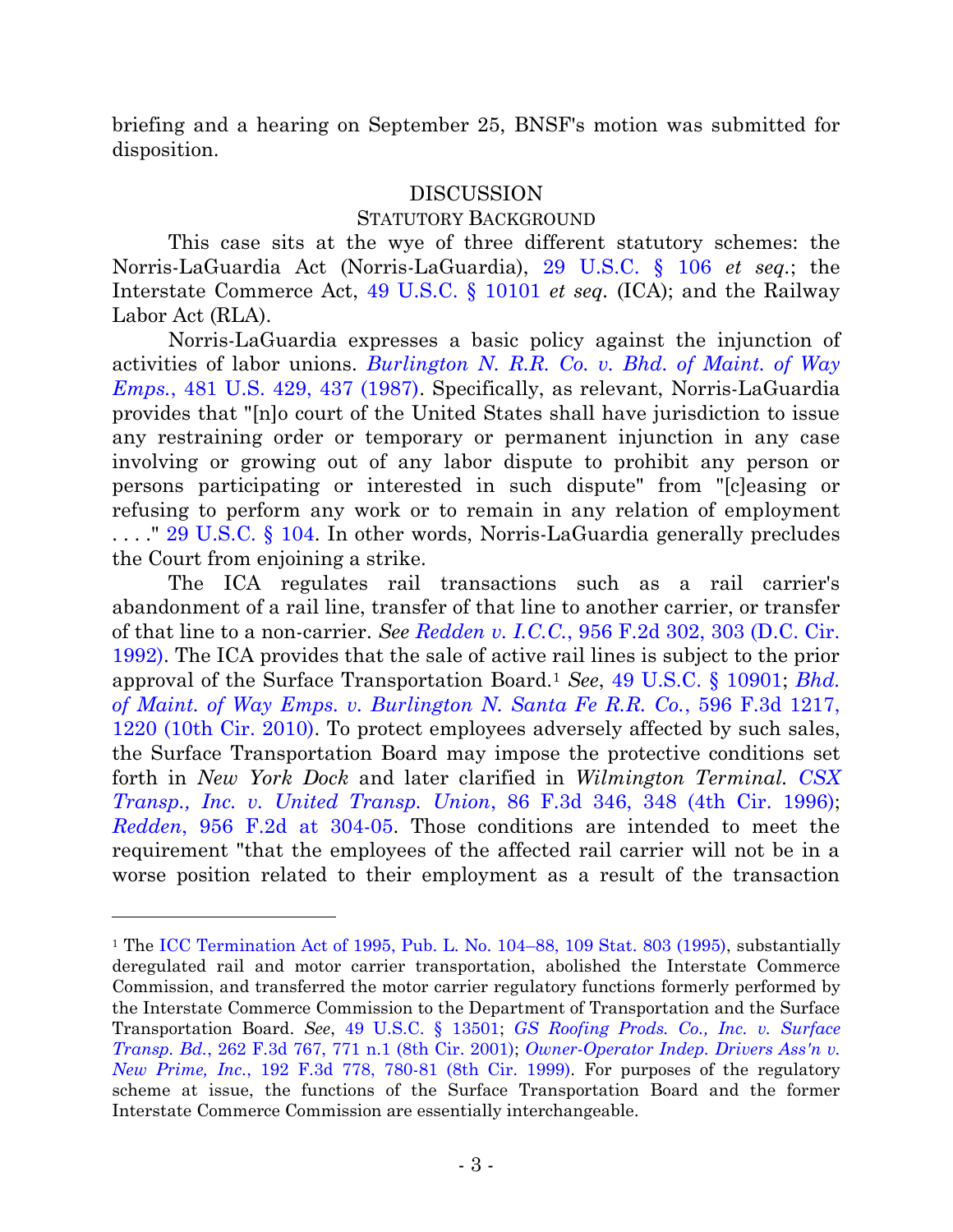during the 4 years following the effective date" of the Surface Transportation Board's final action. *See*, [49 U.S.C. § 11326\(a\);](http://westlaw.com/find/default.wl?ft=L&docname=49USCAS11326&rs=btil2.0&rp=%2ffind%2fdefault.wl&fn=_top&findtype=L&vr=2.0&db=1000546&wbtoolsId=49USCAS11326&HistoryType=F) *[CSX Transp., Inc.](http://westlaw.com/find/default.wl?ft=Y&referencepositiontype=S&rs=btil2.0&rp=%2ffind%2fdefault.wl&serialnum=1996137224&fn=_top&referenceposition=348&findtype=Y&vr=2.0&db=0000506&wbtoolsId=1996137224&HistoryType=F)*, 86 F.3d at [349.](http://westlaw.com/find/default.wl?ft=Y&referencepositiontype=S&rs=btil2.0&rp=%2ffind%2fdefault.wl&serialnum=1996137224&fn=_top&referenceposition=348&findtype=Y&vr=2.0&db=0000506&wbtoolsId=1996137224&HistoryType=F)

Among other things, *New York Dock* provides for negotiations between the railroad and its unions for the purposes of reaching agreement with respect to the terms and conditions of the labor protective compact. *[CSX](http://westlaw.com/find/default.wl?ft=Y&referencepositiontype=S&rs=btil2.0&rp=%2ffind%2fdefault.wl&serialnum=1996137224&fn=_top&referenceposition=348&findtype=Y&vr=2.0&db=0000506&wbtoolsId=1996137224&HistoryType=F)  Transp., Inc.*[, 86 F.3d at 349](http://westlaw.com/find/default.wl?ft=Y&referencepositiontype=S&rs=btil2.0&rp=%2ffind%2fdefault.wl&serialnum=1996137224&fn=_top&referenceposition=348&findtype=Y&vr=2.0&db=0000506&wbtoolsId=1996137224&HistoryType=F) (citing *New York Dock*[, 360 I.C.C. at 77\)](http://westlaw.com/find/default.wl?ft=Y&db=0003087&rs=btil2.0&rp=%2ffind%2fdefault.wl&serialnum=1979164033&fn=_top&findtype=Y&vr=2.0&wbtoolsId=1979164033&HistoryType=F). If no agreement is reached by the end of this period, either party may request arbitration; the parties are then called upon to select an arbitrator and if they cannot agree upon one, the National Mediation Board shall appoint one. *Id.* (citing *New York Dock*[, 360 I.C.C. at 78\)](http://westlaw.com/find/default.wl?ft=Y&db=0003087&rs=btil2.0&rp=%2ffind%2fdefault.wl&serialnum=1979164033&fn=_top&findtype=Y&vr=2.0&wbtoolsId=1979164033&HistoryType=F). The arbitrator then has 30 days after the hearing to render a "final, binding, and conclusive" decision. *Id.* (citing *New York Dock*[, 360 I.C.C. at 78\)](http://westlaw.com/find/default.wl?ft=Y&db=0003087&rs=btil2.0&rp=%2ffind%2fdefault.wl&serialnum=1979164033&fn=_top&findtype=Y&vr=2.0&wbtoolsId=1979164033&HistoryType=F).

Section [11326] and *New York Dock* seek to achieve a balance between the interests of labor and management. Labor receives guaranteed wage protections while management benefits by avoiding a strike. The avoidance of strikes is crucial to the public interest in maintaining the nation's transportation system. The peaceable settlement of labor controversies, especially where they may seriously impair the ability of an interstate rail carrier to perform its service to the public, is a matter of public concern. While both sides may thus contest the particulars of a proposed implementing agreement before an arbitrator, the arbitrator's final, binding, and conclusive decision prevents either the union or the railroad from holding the nation's transportation system hostage to its aims.

*[CSX Transp., Inc.](http://westlaw.com/find/default.wl?ft=Y&referencepositiontype=S&rs=btil2.0&rp=%2ffind%2fdefault.wl&serialnum=1996137224&fn=_top&referenceposition=348&findtype=Y&vr=2.0&db=0000506&wbtoolsId=1996137224&HistoryType=F)*, 86 F.3d at 349 (citations and quotations omitted).

The RLA also obligates unions and employers to negotiate disputes. *United Transp. Union [v. Kansas City Southern Ry. Co.](http://westlaw.com/find/default.wl?ft=Y&db=0000506&rs=btil2.0&rp=%2ffind%2fdefault.wl&serialnum=1999091080&fn=_top&findtype=Y&vr=2.0&wbtoolsId=1999091080&HistoryType=F)*, 172 F.3d 582, 585 (8th Cir. 1999); *[Sheet Metal Workers' Int'l Ass'n v. Burlington N. R.R. Co.](http://westlaw.com/find/default.wl?ft=Y&referencepositiontype=S&rs=btil2.0&rp=%2ffind%2fdefault.wl&serialnum=1990019533&fn=_top&referenceposition=202&findtype=Y&vr=2.0&db=0000350&wbtoolsId=1990019533&HistoryType=F)*, [893 F.2d 199, 202 \(8th Cir. 1990\).](http://westlaw.com/find/default.wl?ft=Y&referencepositiontype=S&rs=btil2.0&rp=%2ffind%2fdefault.wl&serialnum=1990019533&fn=_top&referenceposition=202&findtype=Y&vr=2.0&db=0000350&wbtoolsId=1990019533&HistoryType=F) If negotiation fails, the dispute takes one of two courses, depending upon whether the dispute is characterized as "major" or "minor." *[United Transp. Union](http://westlaw.com/find/default.wl?ft=Y&db=0000506&rs=btil2.0&rp=%2ffind%2fdefault.wl&serialnum=1999091080&fn=_top&findtype=Y&vr=2.0&wbtoolsId=1999091080&HistoryType=F)*, 172 F.3d at 585; *[Sheet Metal Workers](http://westlaw.com/find/default.wl?ft=Y&referencepositiontype=S&rs=btil2.0&rp=%2ffind%2fdefault.wl&serialnum=1990019533&fn=_top&referenceposition=202&findtype=Y&vr=2.0&db=0000350&wbtoolsId=1990019533&HistoryType=F)*, 893 [F.2d at 202.](http://westlaw.com/find/default.wl?ft=Y&referencepositiontype=S&rs=btil2.0&rp=%2ffind%2fdefault.wl&serialnum=1990019533&fn=_top&referenceposition=202&findtype=Y&vr=2.0&db=0000350&wbtoolsId=1990019533&HistoryType=F) Minor disputes follow an administrative resolution process, and the parties must submit their differences to the National Railroad Adjustment Board for final arbitration. *[United Transp. Union](http://westlaw.com/find/default.wl?ft=Y&db=0000506&rs=btil2.0&rp=%2ffind%2fdefault.wl&serialnum=1999091080&fn=_top&findtype=Y&vr=2.0&wbtoolsId=1999091080&HistoryType=F)*, 172 F.3d at [585](http://westlaw.com/find/default.wl?ft=Y&db=0000506&rs=btil2.0&rp=%2ffind%2fdefault.wl&serialnum=1999091080&fn=_top&findtype=Y&vr=2.0&wbtoolsId=1999091080&HistoryType=F)*.* (citing [45 U.S.C. § 153\(i\)\)](http://web2.westlaw.com/find/default.wl?cite=45+U.S.C.+%C2%A7+153(i)&rs=WLW13.10&vr=2.0&rp=%2ffind%2fdefault.wl&sv=Split&fn=_top&mt=Westlaw); *[Sheet Metal Workers](http://westlaw.com/find/default.wl?ft=Y&referencepositiontype=S&rs=btil2.0&rp=%2ffind%2fdefault.wl&serialnum=1990019533&fn=_top&referenceposition=202&findtype=Y&vr=2.0&db=0000350&wbtoolsId=1990019533&HistoryType=F)*, 893 F.2d at 202. While that arbitration is pending, the carrier may apply its reasonable interpretation of the disputed agreement, and the union may not strike. *[Bhd.](http://westlaw.com/find/default.wl?ft=Y&referencepositiontype=S&rs=btil2.0&rp=%2ffind%2fdefault.wl&serialnum=1991161741&fn=_top&referenceposition=1427&findtype=Y&vr=2.0&db=0000350&wbtoolsId=1991161741&HistoryType=F)*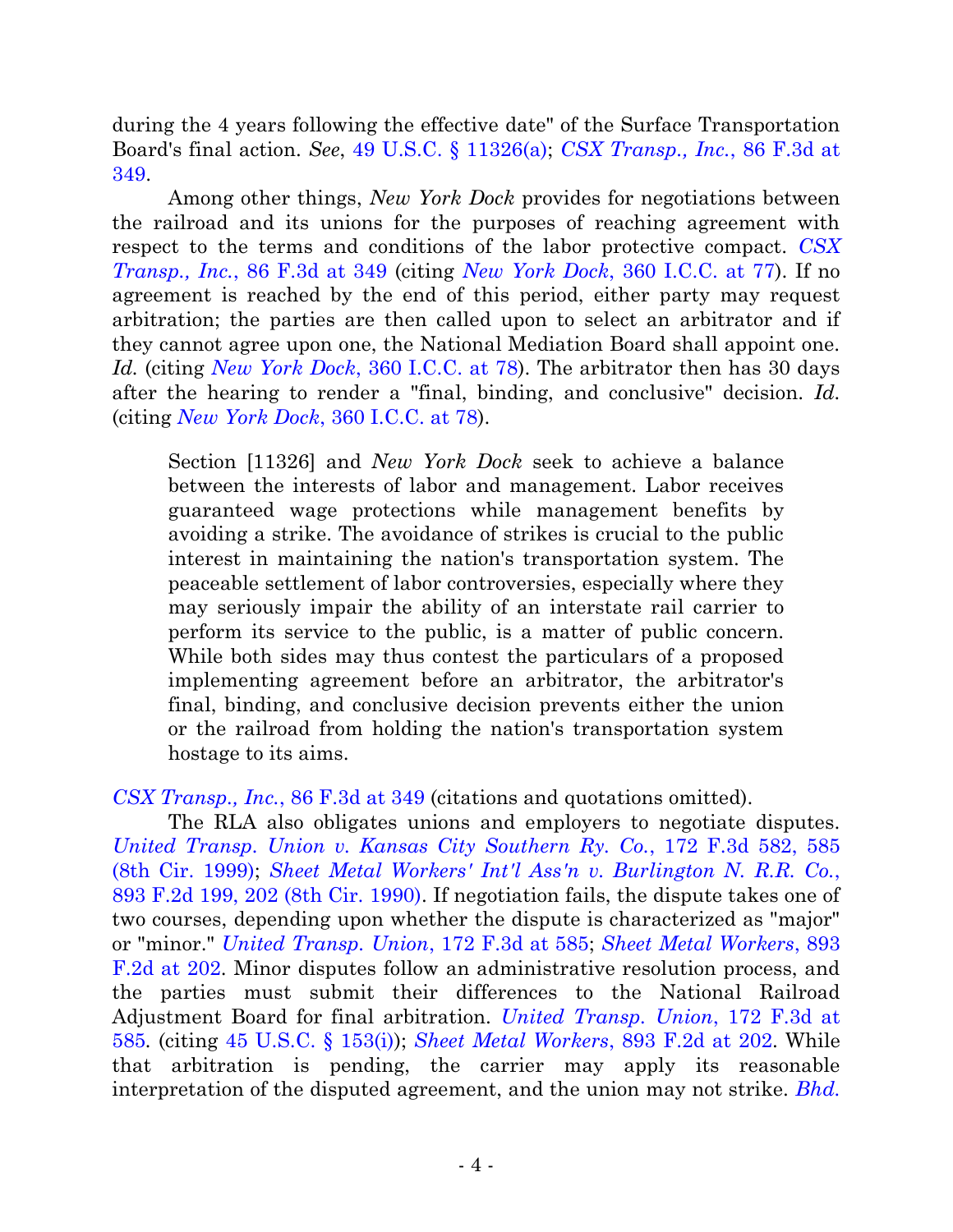*Ry. Carmen v. Mo. Pac. R.R. Co.*[, 944 F.2d 1422, 1427 \(8th Cir. 1991\).](http://westlaw.com/find/default.wl?ft=Y&referencepositiontype=S&rs=btil2.0&rp=%2ffind%2fdefault.wl&serialnum=1991161741&fn=_top&referenceposition=1427&findtype=Y&vr=2.0&db=0000350&wbtoolsId=1991161741&HistoryType=F) Conversely, in major disputes, the parties are obliged to maintain the status quo while they pursue a lengthy, almost interminable process of bargaining and mediation. *[United Transp. Union](http://westlaw.com/find/default.wl?ft=Y&db=0000506&rs=btil2.0&rp=%2ffind%2fdefault.wl&serialnum=1999091080&fn=_top&findtype=Y&vr=2.0&wbtoolsId=1999091080&HistoryType=F)*, 172 F.3d at 585; (citing *[Consol. Rail](http://westlaw.com/find/default.wl?ft=Y&referencepositiontype=S&rs=btil2.0&rp=%2ffind%2fdefault.wl&serialnum=1989090941&fn=_top&referenceposition=302&findtype=Y&vr=2.0&db=0000780&wbtoolsId=1989090941&HistoryType=F)  [Corp. v. Ry. Labor Execs. Ass'n](http://westlaw.com/find/default.wl?ft=Y&referencepositiontype=S&rs=btil2.0&rp=%2ffind%2fdefault.wl&serialnum=1989090941&fn=_top&referenceposition=302&findtype=Y&vr=2.0&db=0000780&wbtoolsId=1989090941&HistoryType=F)*, 491 U.S. 299, 302 (1989)); *Carmen*[, 944 F.2d](http://westlaw.com/find/default.wl?ft=Y&referencepositiontype=S&rs=btil2.0&rp=%2ffind%2fdefault.wl&serialnum=1991161741&fn=_top&referenceposition=1427&findtype=Y&vr=2.0&db=0000350&wbtoolsId=1991161741&HistoryType=F)  at [1427;](http://westlaw.com/find/default.wl?ft=Y&referencepositiontype=S&rs=btil2.0&rp=%2ffind%2fdefault.wl&serialnum=1991161741&fn=_top&referenceposition=1427&findtype=Y&vr=2.0&db=0000350&wbtoolsId=1991161741&HistoryType=F) *[Sheet Metal Workers](http://westlaw.com/find/default.wl?ft=Y&referencepositiontype=S&rs=btil2.0&rp=%2ffind%2fdefault.wl&serialnum=1990019533&fn=_top&referenceposition=202&findtype=Y&vr=2.0&db=0000350&wbtoolsId=1990019533&HistoryType=F)*, 893 F.2d at 202. But when the required procedures for resolving a major dispute have been exhausted and no agreement has been reached, the parties may resort to the use of economic force. *Carmen*[, 944 F.2d at 1427](http://westlaw.com/find/default.wl?ft=Y&db=0000350&rs=btil2.0&rp=%2ffind%2fdefault.wl&serialnum=1991161741&fn=_top&findtype=Y&vr=2.0&wbtoolsId=1991161741&HistoryType=F) (citing *[Consol. Rail Corp.](http://westlaw.com/find/default.wl?ft=Y&referencepositiontype=S&rs=btil2.0&rp=%2ffind%2fdefault.wl&serialnum=1989090941&fn=_top&referenceposition=302&findtype=Y&vr=2.0&db=0000780&wbtoolsId=1989090941&HistoryType=F)*, 491 U.S. at 303); *see also Mo. Pac. R.R. Co. [v. United Transp. Union](http://westlaw.com/find/default.wl?ft=Y&referencepositiontype=S&rs=btil2.0&rp=%2ffind%2fdefault.wl&serialnum=1986102272&fn=_top&referenceposition=11&findtype=Y&vr=2.0&db=0000350&wbtoolsId=1986102272&HistoryType=F)*, 782 F.2d 107, 110-11 (8th Cir. 1986).

These statutes do not always coexist easily. While Norris-LaGuardia generally prevents the federal courts from enjoining labor union activity, the prohibition of Norris-LaGuardia must give way when necessary to enforce a duty specifically imposed by another statute. *[Pittsburgh & Lake Erie R.R. Co.](http://westlaw.com/find/default.wl?ft=Y&referencepositiontype=S&rs=btil2.0&rp=%2ffind%2fdefault.wl&serialnum=1989092400&fn=_top&referenceposition=514&findtype=Y&vr=2.0&db=0000780&wbtoolsId=1989092400&HistoryType=F)  v. Ry. Labor Execs. Ass'n*[, 491 U.S. 490, 514 \(1989\).](http://westlaw.com/find/default.wl?ft=Y&referencepositiontype=S&rs=btil2.0&rp=%2ffind%2fdefault.wl&serialnum=1989092400&fn=_top&referenceposition=514&findtype=Y&vr=2.0&db=0000780&wbtoolsId=1989092400&HistoryType=F) Thus, the ICA may supersede Norris-LaGuardia, such that a court may enjoin a strike threatened in violation of the ICA. *See [Mo. Pac. R.R. Co.,](http://westlaw.com/find/default.wl?ft=Y&referencepositiontype=S&rs=btil2.0&rp=%2ffind%2fdefault.wl&serialnum=1986102272&fn=_top&referenceposition=111&findtype=Y&vr=2.0&db=0000350&wbtoolsId=1986102272&HistoryType=F)* 782 F.2d at 111-12; *see also CSX Transp., Inc.*[, 86 F.3d at 349-50](http://westlaw.com/find/default.wl?ft=Y&referencepositiontype=S&rs=btil2.0&rp=%2ffind%2fdefault.wl&serialnum=1996137224&fn=_top&referenceposition=348&findtype=Y&vr=2.0&db=0000506&wbtoolsId=1996137224&HistoryType=F) (citing *[Boys Markets, Inc. v.](http://westlaw.com/find/default.wl?ft=Y&referencepositiontype=S&rs=btil2.0&rp=%2ffind%2fdefault.wl&serialnum=1970134234&fn=_top&referenceposition=251&findtype=Y&vr=2.0&db=0000780&wbtoolsId=1970134234&HistoryType=F)  Retail Clerks Union*[, 398 U.S. 235, 251 \(1970\)\)](http://westlaw.com/find/default.wl?ft=Y&referencepositiontype=S&rs=btil2.0&rp=%2ffind%2fdefault.wl&serialnum=1970134234&fn=_top&referenceposition=251&findtype=Y&vr=2.0&db=0000780&wbtoolsId=1970134234&HistoryType=F). A court may also issue injunctions to enforce compliance with the RLA notwithstanding Norris-LaGuardia. *[Pittsburgh & Lake Erie R.R. Co.](http://westlaw.com/find/default.wl?ft=Y&referencepositiontype=S&rs=btil2.0&rp=%2ffind%2fdefault.wl&serialnum=1989092400&fn=_top&referenceposition=514&findtype=Y&vr=2.0&db=0000780&wbtoolsId=1989092400&HistoryType=F)*, 491 U.S. at 513 (citing *[Trainmen v. Chicago River & Ind. R.R. Co.](http://westlaw.com/find/default.wl?ft=Y&referencepositiontype=S&rs=btil2.0&rp=%2ffind%2fdefault.wl&serialnum=1957120344&fn=_top&referenceposition=41&findtype=Y&vr=2.0&db=0000780&wbtoolsId=1957120344&HistoryType=F)*, 353 U.S. 30, 41-42 (1957)). And in some instances, the ICA can supersede the RLA. *See*, *Norfolk & [W. Ry. Co.](http://westlaw.com/find/default.wl?ft=Y&referencepositiontype=S&rs=btil2.0&rp=%2ffind%2fdefault.wl&serialnum=1991055164&fn=_top&referenceposition=132&findtype=Y&vr=2.0&db=0000780&wbtoolsId=1991055164&HistoryType=F)  [v. Am. Train Dispatchers Ass'n](http://westlaw.com/find/default.wl?ft=Y&referencepositiontype=S&rs=btil2.0&rp=%2ffind%2fdefault.wl&serialnum=1991055164&fn=_top&referenceposition=132&findtype=Y&vr=2.0&db=0000780&wbtoolsId=1991055164&HistoryType=F)*, 499 U.S. 117, 132-33 (1991); *[Norfolk & W.](http://westlaw.com/find/default.wl?ft=Y&referencepositiontype=S&rs=btil2.0&rp=%2ffind%2fdefault.wl&serialnum=1998260712&fn=_top&referenceposition=853&findtype=Y&vr=2.0&db=0000506&wbtoolsId=1998260712&HistoryType=F)  Ry. Co. v. Bhd. of R.R. Signalmen*[, 164 F.3d 847, 853 \(4th Cir. 1998\).](http://westlaw.com/find/default.wl?ft=Y&referencepositiontype=S&rs=btil2.0&rp=%2ffind%2fdefault.wl&serialnum=1998260712&fn=_top&referenceposition=853&findtype=Y&vr=2.0&db=0000506&wbtoolsId=1998260712&HistoryType=F)

It is important to recognize that the issue before the Court is narrow: whether the Brotherhood should be enjoined from self-help using economic force. The Court is not faced, at this juncture, with deciding what dispute resolution procedures should be followed by the parties. If the Brotherhood's threatened self-help would violate either the ICA or the RLA, then it should be enjoined. And neither party contends that in this case, the ICA supersedes the RLA. BNSF argues that the Brotherhood's threatened use of economic force would violate both the ICA and the RLA, and offers both acts as coequal alternatives to supersede Norris-LaGuardia and support an injunction. The Brotherhood, on the other hand, contends that the ICA is inapplicable, and that BNSF, not the Brotherhood, is violating the RLA. In other words, the parties agree that the RLA is applicable here, although each accuses the other of violating it.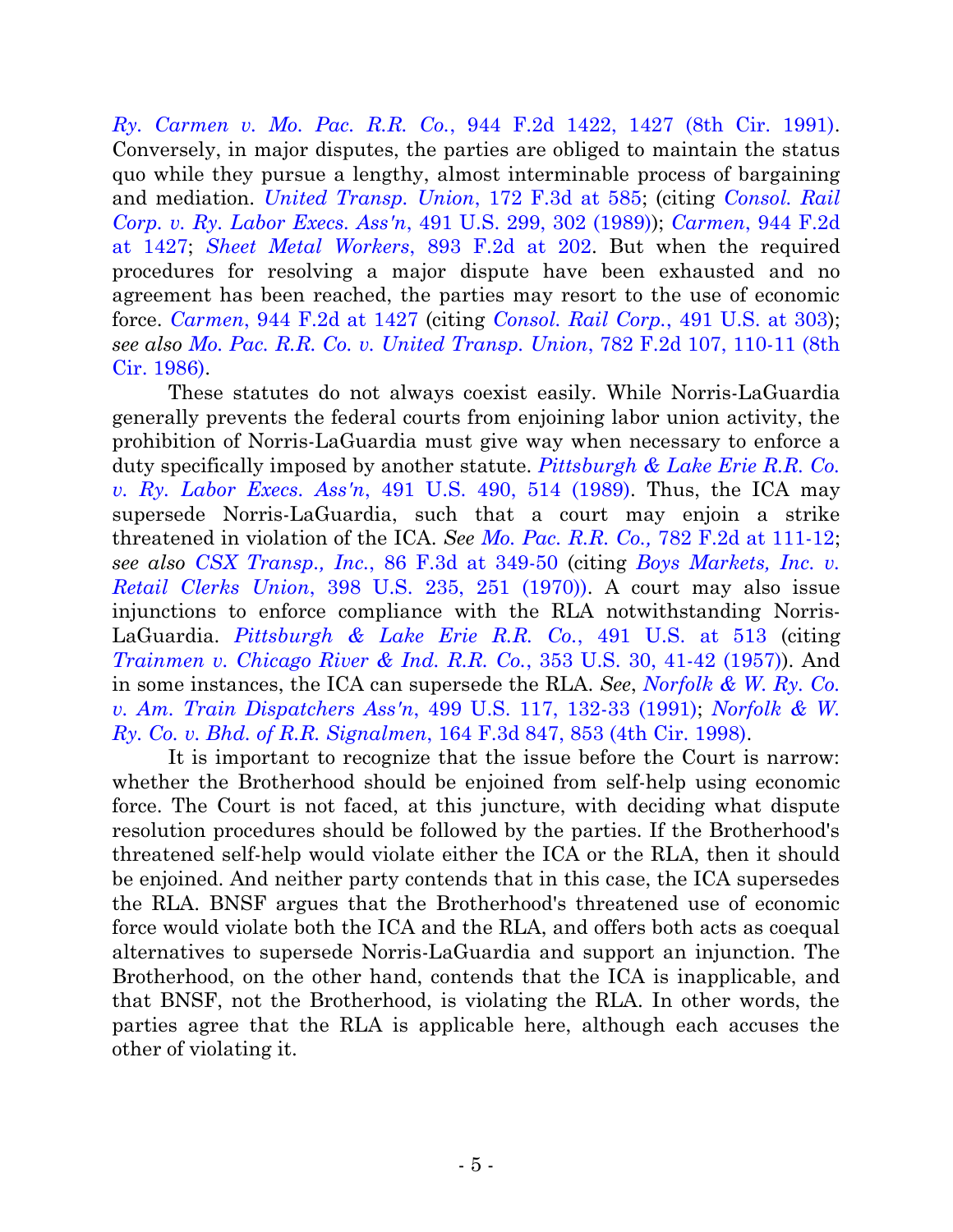# MAJOR OR MINOR DISPUTE UNDER RLA

Under the RLA, a dispute is classified as either major, involving the creation of new contractual rights, or minor, involving the interpretation and enforcement of existing CBAs.<sup>2</sup> *Bhd. of [Maint. of Way Emps. v. Burlington N.](http://westlaw.com/find/default.wl?ft=Y&referencepositiontype=S&rs=btil2.0&rp=%2ffind%2fdefault.wl&serialnum=2001898590&fn=_top&referenceposition=638&findtype=Y&vr=2.0&db=0000506&wbtoolsId=2001898590&HistoryType=F)  Santa Fe Ry.*[, 270 F.3d 637, 638-39 \(8th Cir. 2001\);](http://westlaw.com/find/default.wl?ft=Y&referencepositiontype=S&rs=btil2.0&rp=%2ffind%2fdefault.wl&serialnum=2001898590&fn=_top&referenceposition=638&findtype=Y&vr=2.0&db=0000506&wbtoolsId=2001898590&HistoryType=F) *see also Carmen*[, 944 F.2d](http://westlaw.com/find/default.wl?ft=Y&referencepositiontype=S&rs=btil2.0&rp=%2ffind%2fdefault.wl&serialnum=1991161741&fn=_top&referenceposition=1427&findtype=Y&vr=2.0&db=0000350&wbtoolsId=1991161741&HistoryType=F)  [at 1426.](http://westlaw.com/find/default.wl?ft=Y&referencepositiontype=S&rs=btil2.0&rp=%2ffind%2fdefault.wl&serialnum=1991161741&fn=_top&referenceposition=1427&findtype=Y&vr=2.0&db=0000350&wbtoolsId=1991161741&HistoryType=F) The distinction is important when establishing jurisdiction because, as noted above, minor disputes must be submitted to binding arbitration. *Bhd. of [Maint. of Way Emps.](http://westlaw.com/find/default.wl?ft=Y&referencepositiontype=S&rs=btil2.0&rp=%2ffind%2fdefault.wl&serialnum=2001898590&fn=_top&referenceposition=638&findtype=Y&vr=2.0&db=0000506&wbtoolsId=2001898590&HistoryType=F)*, 270 F.3d at 639; *see also [Mo. Pac. R.R. Co.](http://westlaw.com/find/default.wl?ft=Y&referencepositiontype=S&rs=btil2.0&rp=%2ffind%2fdefault.wl&serialnum=1986102272&fn=_top&referenceposition=11&findtype=Y&vr=2.0&db=0000350&wbtoolsId=1986102272&HistoryType=F)*, 782 [F.2d at 110.](http://westlaw.com/find/default.wl?ft=Y&referencepositiontype=S&rs=btil2.0&rp=%2ffind%2fdefault.wl&serialnum=1986102272&fn=_top&referenceposition=11&findtype=Y&vr=2.0&db=0000350&wbtoolsId=1986102272&HistoryType=F)

There is no bright line rule for differentiating between major and minor disputes. *[United Transp. Union](http://westlaw.com/find/default.wl?ft=Y&db=0000506&rs=btil2.0&rp=%2ffind%2fdefault.wl&serialnum=1999091080&fn=_top&findtype=Y&vr=2.0&wbtoolsId=1999091080&HistoryType=F)*, 172 F.3d at 585-86. In general, major disputes seek to create contractual rights, while minor disputes seek to enforce them. *Id.* at 586. In other words, the question is whether the dispute evolves from the bargaining process for a new or altered contract, or whether it is over the meaning of an existing CBA. *[Mo. Pac. R.R. Co.](http://westlaw.com/find/default.wl?ft=Y&referencepositiontype=S&rs=btil2.0&rp=%2ffind%2fdefault.wl&serialnum=1986102272&fn=_top&referenceposition=11&findtype=Y&vr=2.0&db=0000350&wbtoolsId=1986102272&HistoryType=F)*, 782 F.2d at 111. The distinction rests on whether the terms of an existing agreement either establish or refute the presence of a right to take the disputed action. *Carmen*[, 944 F.2d at 1427.](http://westlaw.com/find/default.wl?ft=Y&referencepositiontype=S&rs=btil2.0&rp=%2ffind%2fdefault.wl&serialnum=1991161741&fn=_top&referenceposition=1427&findtype=Y&vr=2.0&db=0000350&wbtoolsId=1991161741&HistoryType=F)

Major disputes involve questions relating to the formation of, or efforts to secure, labor agreements. They look to the acquisition of rights for the future, not to assertion of rights claimed to have vested in the past. *[United](http://westlaw.com/find/default.wl?ft=Y&db=0000506&rs=btil2.0&rp=%2ffind%2fdefault.wl&serialnum=1999091080&fn=_top&findtype=Y&vr=2.0&wbtoolsId=1999091080&HistoryType=F)  Transp. Union*[, 172 F.3d at 586.](http://westlaw.com/find/default.wl?ft=Y&db=0000506&rs=btil2.0&rp=%2ffind%2fdefault.wl&serialnum=1999091080&fn=_top&findtype=Y&vr=2.0&wbtoolsId=1999091080&HistoryType=F) For instance, a dispute is major if one party seeks to change the rates of pay, rules, or working conditions in a manner not contemplated by the CBA. *[Sheet Metal Workers](http://westlaw.com/find/default.wl?ft=Y&referencepositiontype=S&rs=btil2.0&rp=%2ffind%2fdefault.wl&serialnum=1990019533&fn=_top&referenceposition=202&findtype=Y&vr=2.0&db=0000350&wbtoolsId=1990019533&HistoryType=F)*, 893 F.2d at 202. They arise where there is no such agreement, or where it is sought to change the terms of one, and therefore the issue is not whether an existing agreement controls the controversy. *Id.* (citing *[Elgin, J. & E. Ry. v. Burley](http://westlaw.com/find/default.wl?ft=Y&referencepositiontype=S&rs=btil2.0&rp=%2ffind%2fdefault.wl&serialnum=1945117434&fn=_top&referenceposition=723&findtype=Y&vr=2.0&db=0000780&wbtoolsId=1945117434&HistoryType=F)*, 325 U.S. 711, 723  $(1945)$ .

In contrast, minor disputes involve the interpretation of existing agreements. *[United Transp. Union](http://westlaw.com/find/default.wl?ft=Y&db=0000506&rs=btil2.0&rp=%2ffind%2fdefault.wl&serialnum=1999091080&fn=_top&findtype=Y&vr=2.0&wbtoolsId=1999091080&HistoryType=F)*, 172 F.3d at 586. They contemplate the existence of a collective bargaining already concluded or, at any rate, a situation in which no effort is made to bring about a formal change in terms or to create a new one. *[Sheet Metal Workers](http://westlaw.com/find/default.wl?ft=Y&referencepositiontype=S&rs=btil2.0&rp=%2ffind%2fdefault.wl&serialnum=1990019533&fn=_top&referenceposition=202&findtype=Y&vr=2.0&db=0000350&wbtoolsId=1990019533&HistoryType=F)*, 893 F.2d at 202 (citing *[Burley](http://westlaw.com/find/default.wl?ft=Y&referencepositiontype=S&rs=btil2.0&rp=%2ffind%2fdefault.wl&serialnum=1945117434&fn=_top&referenceposition=723&findtype=Y&vr=2.0&db=0000780&wbtoolsId=1945117434&HistoryType=F)*, [325 U.S. at 723\)](http://westlaw.com/find/default.wl?ft=Y&referencepositiontype=S&rs=btil2.0&rp=%2ffind%2fdefault.wl&serialnum=1945117434&fn=_top&referenceposition=723&findtype=Y&vr=2.0&db=0000780&wbtoolsId=1945117434&HistoryType=F). Characterizing the nature of the dispute depends on whether it is arguably comprehended within the agreement of the parties. *[United Transp. Union](http://westlaw.com/find/default.wl?ft=Y&db=0000506&rs=btil2.0&rp=%2ffind%2fdefault.wl&serialnum=1999091080&fn=_top&findtype=Y&vr=2.0&wbtoolsId=1999091080&HistoryType=F)*, 172 F.3d at 586. "The distinguishing feature of such a

<sup>2</sup> The terms "major" and "minor" do not appear in the RLA itself; they are judicially created nomenclature. *[United Transp. Union](http://westlaw.com/find/default.wl?ft=Y&db=0000506&rs=btil2.0&rp=%2ffind%2fdefault.wl&serialnum=1999091080&fn=_top&findtype=Y&vr=2.0&wbtoolsId=1999091080&HistoryType=F)*, 172 F.3d at 585 n.1; *[Sheet Metal Workers](http://westlaw.com/find/default.wl?ft=Y&referencepositiontype=S&rs=btil2.0&rp=%2ffind%2fdefault.wl&serialnum=1990019533&fn=_top&referenceposition=202&findtype=Y&vr=2.0&db=0000350&wbtoolsId=1990019533&HistoryType=F)*, 893 F.2d at [202 n.2.](http://westlaw.com/find/default.wl?ft=Y&referencepositiontype=S&rs=btil2.0&rp=%2ffind%2fdefault.wl&serialnum=1990019533&fn=_top&referenceposition=202&findtype=Y&vr=2.0&db=0000350&wbtoolsId=1990019533&HistoryType=F) They are simply a "shorthand method of describing two classes of controversy Congress had distinguished in the RLA." *[Consol. Rail Corp.](http://westlaw.com/find/default.wl?ft=Y&referencepositiontype=S&rs=btil2.0&rp=%2ffind%2fdefault.wl&serialnum=1989090941&fn=_top&referenceposition=302&findtype=Y&vr=2.0&db=0000780&wbtoolsId=1989090941&HistoryType=F)*, 491 U.S. at 302.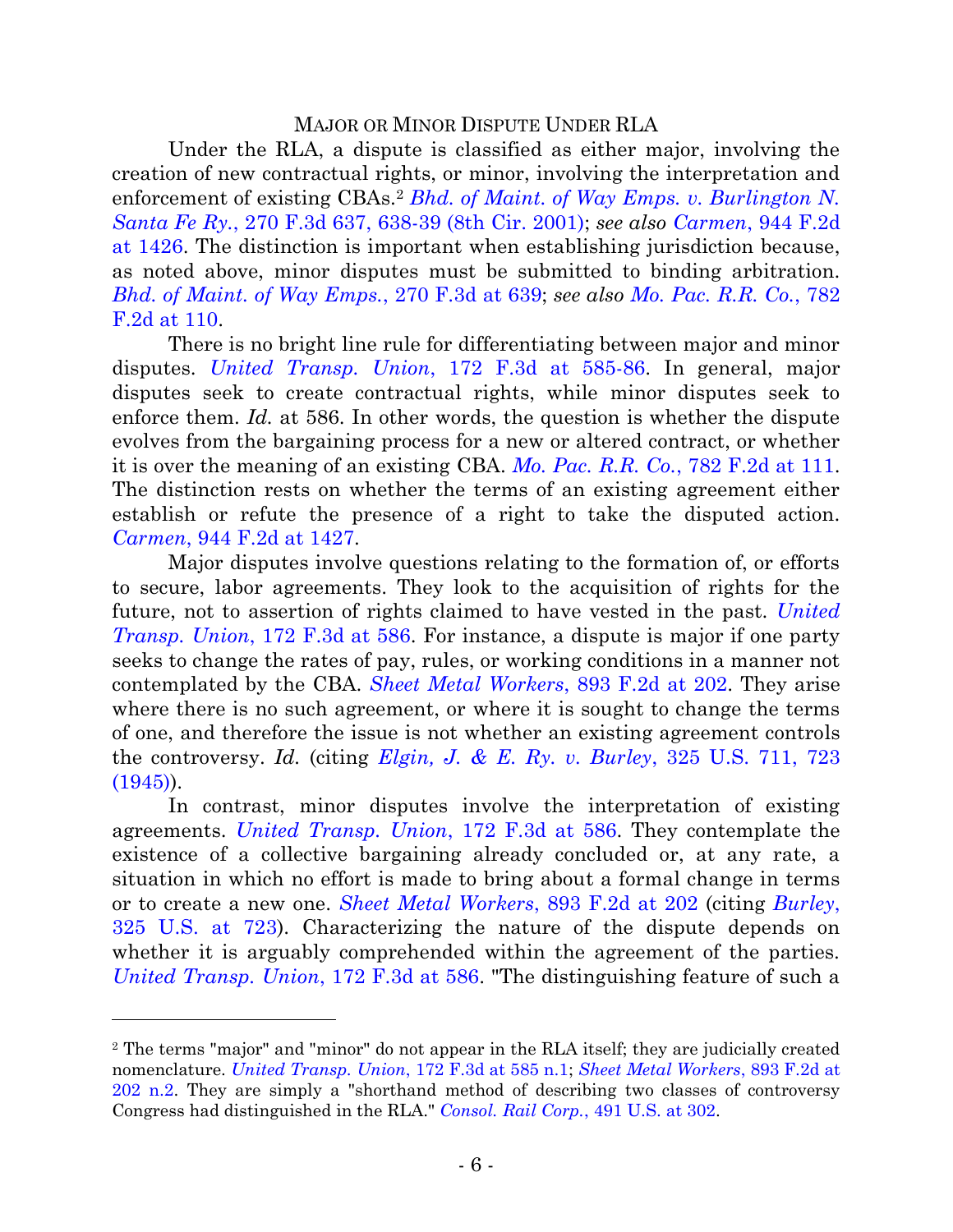case is that the dispute may be conclusively resolved by interpreting the existing agreement." *[Consol. Rail Corp.](http://westlaw.com/find/default.wl?ft=Y&referencepositiontype=S&rs=btil2.0&rp=%2ffind%2fdefault.wl&serialnum=1989090941&fn=_top&referenceposition=302&findtype=Y&vr=2.0&db=0000780&wbtoolsId=1989090941&HistoryType=F)*, 491 U.S. at 305. In other words, a minor dispute does not involve rights that exist independent of the CBA. *Bhd. of [Maint. of Way Emps.](http://westlaw.com/find/default.wl?ft=Y&referencepositiontype=S&rs=btil2.0&rp=%2ffind%2fdefault.wl&serialnum=2021455687&fn=_top&referenceposition=1220&findtype=Y&vr=2.0&db=0000506&wbtoolsId=2021455687&HistoryType=F)*, 596 F.3d at 1223 (citing *Hawaiian [Airlines, Inc.](http://westlaw.com/find/default.wl?ft=Y&referencepositiontype=S&rs=btil2.0&rp=%2ffind%2fdefault.wl&serialnum=1994131910&fn=_top&referenceposition=252&findtype=Y&vr=2.0&db=0000780&wbtoolsId=1994131910&HistoryType=F)  v. Norris*[, 512 U.S. 246, 252 \(1994\)\)](http://westlaw.com/find/default.wl?ft=Y&referencepositiontype=S&rs=btil2.0&rp=%2ffind%2fdefault.wl&serialnum=1994131910&fn=_top&referenceposition=252&findtype=Y&vr=2.0&db=0000780&wbtoolsId=1994131910&HistoryType=F).

In determining whether a dispute is major or minor, the Court must determine the terms of the agreement, including the written CBA and the parties' past practices. *[United Transp. Union](http://westlaw.com/find/default.wl?ft=Y&db=0000506&rs=btil2.0&rp=%2ffind%2fdefault.wl&serialnum=1999091080&fn=_top&findtype=Y&vr=2.0&wbtoolsId=1999091080&HistoryType=F)*, 172 F.3d at 586. It is important to stress, however, that the Court need not interpret the terms of the agreement. *Id.* The purpose of the inquiry, rather, is to determine whether the case implicates a question of contract interpretation. *Id.*; *[Carmen](http://westlaw.com/find/default.wl?ft=Y&referencepositiontype=S&rs=btil2.0&rp=%2ffind%2fdefault.wl&serialnum=1991161741&fn=_top&referenceposition=1427&findtype=Y&vr=2.0&db=0000350&wbtoolsId=1991161741&HistoryType=F)*, 944 [F.2d at 1427.](http://westlaw.com/find/default.wl?ft=Y&referencepositiontype=S&rs=btil2.0&rp=%2ffind%2fdefault.wl&serialnum=1991161741&fn=_top&referenceposition=1427&findtype=Y&vr=2.0&db=0000350&wbtoolsId=1991161741&HistoryType=F) And once the Court determines the terms of the agreement, it must then determine whether the particular dispute is comprehended within that agreement. *[United Transp. Union](http://westlaw.com/find/default.wl?ft=Y&db=0000506&rs=btil2.0&rp=%2ffind%2fdefault.wl&serialnum=1999091080&fn=_top&findtype=Y&vr=2.0&wbtoolsId=1999091080&HistoryType=F)*, 172 F.3d at 586.

Where an employer asserts a contractual right to take the contested action, the ensuing dispute is minor if the action is arguably justified by the terms of the parties' collectivebargaining agreement. Where, in contrast, the employer's claims are frivolous or obviously insubstantial, the dispute is major.

# *[Consol. Rail Corp.](http://westlaw.com/find/default.wl?ft=Y&referencepositiontype=S&rs=btil2.0&rp=%2ffind%2fdefault.wl&serialnum=1989090941&fn=_top&referenceposition=302&findtype=Y&vr=2.0&db=0000780&wbtoolsId=1989090941&HistoryType=F)*, 491 U.S. at 307; *Carmen*[, 944 F.2d at 1427.](http://westlaw.com/find/default.wl?ft=Y&referencepositiontype=S&rs=btil2.0&rp=%2ffind%2fdefault.wl&serialnum=1991161741&fn=_top&referenceposition=1427&findtype=Y&vr=2.0&db=0000350&wbtoolsId=1991161741&HistoryType=F)

In this case, the Brotherhood does not dispute that the parties' disagreement is controlled by the existing CBA. Indeed, the Brotherhood expressly argues that BNSF has violated the RLA by *refusing* to apply the CBA to the NENE line. Filing [18](https://ecf.ned.uscourts.gov/doc1/11312866807) at 29. Instead, the Brotherhood claims that BNSF's contrary interpretation of the CBA is frivolous or obviously insubstantial. Therefore, the Brotherhood asserts, BNSF is in effect attempting to unilaterally impose new contractual terms, and the dispute is major. *See Consol. Rail Corp.*[, 491 U.S. at 306-07.](http://westlaw.com/find/default.wl?ft=Y&referencepositiontype=S&rs=btil2.0&rp=%2ffind%2fdefault.wl&serialnum=1989090941&fn=_top&referenceposition=302&findtype=Y&vr=2.0&db=0000780&wbtoolsId=1989090941&HistoryType=F) So, the Brotherhood contends, because BNSF has failed to proceed with the RLA's major dispute resolution procedures, it is precluded by Norris-LaGuardia from seeking relief from the threatened strike. *See [Burlington N. R.R. Co. v. United](http://westlaw.com/find/default.wl?ft=Y&referencepositiontype=S&rs=btil2.0&rp=%2ffind%2fdefault.wl&serialnum=1988158563&fn=_top&referenceposition=1282&findtype=Y&vr=2.0&db=0000350&wbtoolsId=1988158563&HistoryType=F)  Transp. Union*[, 862 F.2d 1266, 1282 \(7th Cir. 1988\).](http://westlaw.com/find/default.wl?ft=Y&referencepositiontype=S&rs=btil2.0&rp=%2ffind%2fdefault.wl&serialnum=1988158563&fn=_top&referenceposition=1282&findtype=Y&vr=2.0&db=0000350&wbtoolsId=1988158563&HistoryType=F)

The issue, then, is whether BNSF's reliance on the CBA can be reasonably justified. Formulations of this inquiry have differed over time and among the circuits: phrases such as "not arguably justified," "obviously insubstantial," "spurious," and "frivolous" have been employed. *[United](http://westlaw.com/find/default.wl?ft=Y&db=0000506&rs=btil2.0&rp=%2ffind%2fdefault.wl&serialnum=1999091080&fn=_top&findtype=Y&vr=2.0&wbtoolsId=1999091080&HistoryType=F)  Transp. Union*[, 172 F.3d at 586;](http://westlaw.com/find/default.wl?ft=Y&db=0000506&rs=btil2.0&rp=%2ffind%2fdefault.wl&serialnum=1999091080&fn=_top&findtype=Y&vr=2.0&wbtoolsId=1999091080&HistoryType=F) *see also [Sheet Metal Workers](http://westlaw.com/find/default.wl?ft=Y&referencepositiontype=S&rs=btil2.0&rp=%2ffind%2fdefault.wl&serialnum=1990019533&fn=_top&referenceposition=202&findtype=Y&vr=2.0&db=0000350&wbtoolsId=1990019533&HistoryType=F)*, 893 F.2d at [203.](http://westlaw.com/find/default.wl?ft=Y&referencepositiontype=S&rs=btil2.0&rp=%2ffind%2fdefault.wl&serialnum=1990019533&fn=_top&referenceposition=202&findtype=Y&vr=2.0&db=0000350&wbtoolsId=1990019533&HistoryType=F) For example, a case is deemed minor if the railroad's assertion that the dispute implicates a question of contract interpretation is not obviously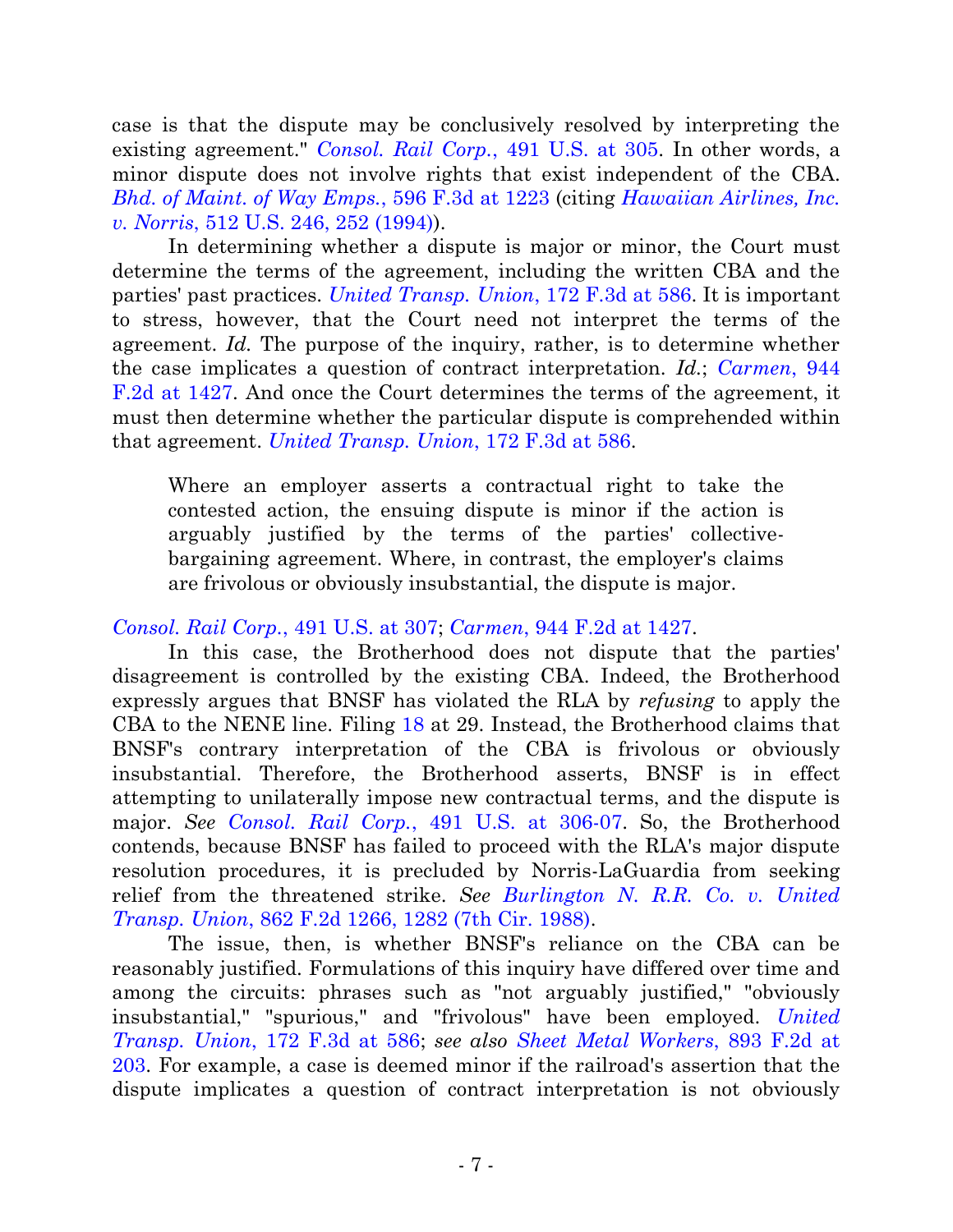insubstantial. *[United Transp. Union](http://westlaw.com/find/default.wl?ft=Y&db=0000506&rs=btil2.0&rp=%2ffind%2fdefault.wl&serialnum=1999091080&fn=_top&findtype=Y&vr=2.0&wbtoolsId=1999091080&HistoryType=F)*, 172 F.3d at 586. The differences between these formulations are not critical; each illustrates the relatively light burden which the railroad must bear in establishing exclusive arbitral jurisdiction under the RLA. *Id.*; *see Consol. Rail Corp.*[, 491 U.S. at 306-07.](http://westlaw.com/find/default.wl?ft=Y&referencepositiontype=S&rs=btil2.0&rp=%2ffind%2fdefault.wl&serialnum=1989090941&fn=_top&referenceposition=302&findtype=Y&vr=2.0&db=0000780&wbtoolsId=1989090941&HistoryType=F)

In support of its argument that BNSF's construction of the 2002 CBA is frivolous or obviously insubstantial, the Brotherhood points to Rule 1, which describes the scope of the CBA as including "the hours of service, rates of pay and working conditions of all employes not above the rank of track inspector, track supervisor and foreman, in the Maintenance of Way and Structures Department ...." Filing [25-3](https://ecf.ned.uscourts.gov/doc1/11312871996) at 2. The Brotherhood also points to Rule 6, which sets forth seniority districts; the Lincoln Seniority District expressly includes "Iowa Ferry to O'Neil[,]" which can only be a geographical description of the NENE line. Filing [25-3](https://ecf.ned.uscourts.gov/doc1/11312871996) at 9.

BNSF contends, on the other hand, that the 2002 CBA, despite the broad language of Rule 1, only applies to the former BN portion of BNSF. Filing [22](https://ecf.ned.uscourts.gov/doc1/11312869449) at 23 (citing filing [25-1](https://ecf.ned.uscourts.gov/doc1/11312871994) at 2). And BNSF argues that the reference to "Iowa Ferry-O'Neil" in the 2002 CBA, which was carried over from the 1982 CBA, could not have been intended in 2002 to cover the NENE line because at the time, the NENE line was not owned by BNSF. Filing [22](https://ecf.ned.uscourts.gov/doc1/11312869449) at 24. BNSF points out that the 2002 CBA contains a number of references to lines that BNSF no longer owns, and that those references "become defunct once a line is sold." Filing [22](https://ecf.ned.uscourts.gov/doc1/11312869449) at 24. BNSF also points to a map that was included with the 2002 CBA that does not include the NENE line. Filing [9-2](https://ecf.ned.uscourts.gov/doc1/11312860620) at 100.

The Brotherhood denies the relevance of the map, asserting that nothing in the CBA incorporates the map. But the Court's task is not to decide which party's interpretation of the CBA is more persuasive. It is only to decide whether BNSF has met its relatively light burden of showing that its reading of the CBA is arguably justified. *See Bhd. of [Maint. of Way Emps.](http://westlaw.com/find/default.wl?ft=Y&referencepositiontype=S&rs=btil2.0&rp=%2ffind%2fdefault.wl&serialnum=2021455687&fn=_top&referenceposition=1220&findtype=Y&vr=2.0&db=0000506&wbtoolsId=2021455687&HistoryType=F)*, [596 F.3d at 1223](http://westlaw.com/find/default.wl?ft=Y&referencepositiontype=S&rs=btil2.0&rp=%2ffind%2fdefault.wl&serialnum=2021455687&fn=_top&referenceposition=1220&findtype=Y&vr=2.0&db=0000506&wbtoolsId=2021455687&HistoryType=F) (citing *[Consol. Rail Corp.](http://westlaw.com/find/default.wl?ft=Y&referencepositiontype=S&rs=btil2.0&rp=%2ffind%2fdefault.wl&serialnum=1989090941&fn=_top&referenceposition=302&findtype=Y&vr=2.0&db=0000780&wbtoolsId=1989090941&HistoryType=F)*, 491 U.S. at 307). And, the Court notes, if doubt arises about the classification of a dispute, the dispute is considered to be minor. *Bhd. of [Maint. of Way Emps.](http://westlaw.com/find/default.wl?ft=Y&referencepositiontype=S&rs=btil2.0&rp=%2ffind%2fdefault.wl&serialnum=2001898590&fn=_top&referenceposition=638&findtype=Y&vr=2.0&db=0000506&wbtoolsId=2001898590&HistoryType=F)*, 270 F.3d at 639; *see also [United Transp. Union](http://westlaw.com/find/default.wl?ft=Y&db=0000506&rs=btil2.0&rp=%2ffind%2fdefault.wl&serialnum=1999091080&fn=_top&findtype=Y&vr=2.0&wbtoolsId=1999091080&HistoryType=F)*, 172 F.3d at 588.

In this regard, the Court finds the Eighth Circuit's decision in *Sheet Metal Workers* to be particularly instructive. In that case, the scope clause of the operative CBA broadly provided that union employees were entitled to perform the sheet metal work on all locomotives leased or purchased by BN. *[Sheet Metal Workers](http://westlaw.com/find/default.wl?ft=Y&referencepositiontype=S&rs=btil2.0&rp=%2ffind%2fdefault.wl&serialnum=1990019533&fn=_top&referenceposition=202&findtype=Y&vr=2.0&db=0000350&wbtoolsId=1990019533&HistoryType=F)*, 893 F.2d at 204. But non-union employees at a wholly owned subsidiary were used to maintain and repair locomotives used by BN pursuant to an agreement by which BN paid the locomotives' owner at a rate determined by the amount of electrical power generated by the locomotives. *Id.* at 200-01. BN argued that because the locomotives were neither "leased"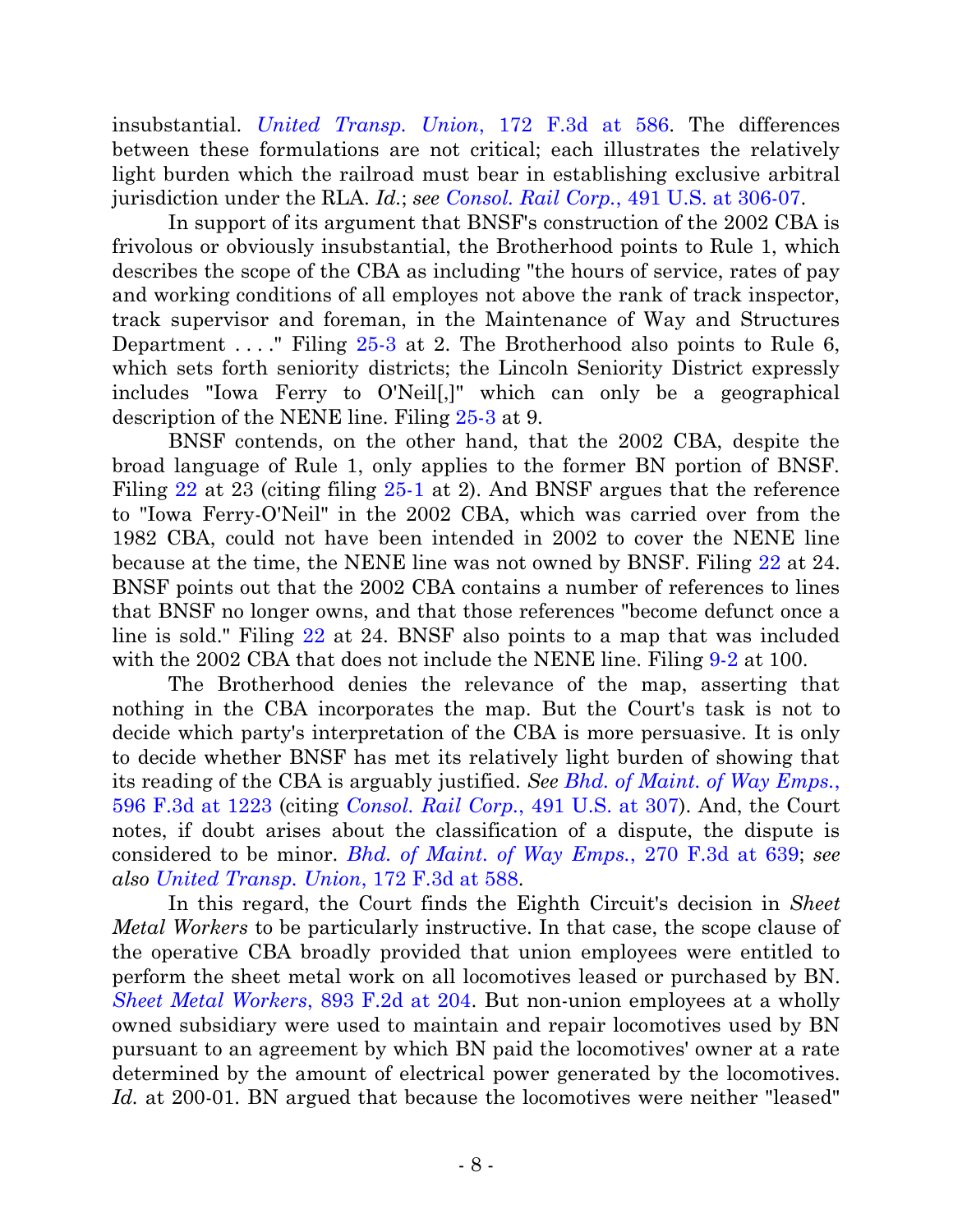nor "purchased," they were not covered by the scope clause of the CBA, and a subsidiary could repair and maintain the locomotives because the CBA did not expressly prohibit it. *Id.* at 204.

The Eighth Circuit found that the dispute over maintenance and repair of the locomotives was minor, because BN's interpretation of the contract, "however improbable it may be," was "nonetheless plausible." *Id.* at 205. The Eighth Circuit explained that while the union's "argument may ultimately prove to be well taken," the court's task was simply to determine whether BN's position was arguable. *Id.* at 204. Because the dispute was "arguably comprehended within the parties' agreement[,]" the court found that the dispute was minor and thus subject to arbitration. *Id.* at 205.

The same is true here. The facts of this case are peculiar, and neither party has identified a case that the Court finds to be particularly analogous. That weighs in BNSF's favor: there is little precedent to inform the interpretation of a contract where a line is included in a CBA between a union and a railroad, the line is sold, the language in the CBA referring to the line is nonetheless carried over into a new CBA between the union and a corporate successor, and the line is then reacquired by the successor railroad. BNSF's understanding of how the CBA applies to such unusual circumstances is, the Court finds, neither frivolous nor obviously insubstantial. The fact that BNSF's contract interpretation may be questionable—and might even be wrong—does not make it frivolous. *Id.* at 205.

The Court finds that the parties' dispute is minor, and subject to arbitration under the RLA. Having reached that conclusion, the Court need not consider the ICA or its relationship with the RLA or Norris-LaGuardia under these circumstances. *See [Gen. Comm. of Adjustment v. CSX R.R. Corp.](http://westlaw.com/find/default.wl?ft=Y&referencepositiontype=S&rs=btil2.0&rp=%2ffind%2fdefault.wl&serialnum=1990017162&fn=_top&referenceposition=594&findtype=Y&vr=2.0&db=0000350&wbtoolsId=1990017162&HistoryType=F)*, 893 F.2d 584, [594 n.12 \(3d Cir. 1990\).](http://westlaw.com/find/default.wl?ft=Y&referencepositiontype=S&rs=btil2.0&rp=%2ffind%2fdefault.wl&serialnum=1990017162&fn=_top&referenceposition=594&findtype=Y&vr=2.0&db=0000350&wbtoolsId=1990017162&HistoryType=F)

# STANDARD FOR INJUNCTIVE RELIEF

When deciding whether to issue a preliminary injunction, the Court generally turns to the four *Dataphase* factors: (1) the probability that the movant will succeed on the merits; (2) the threat of irreparable harm to the movant; (3) the state of the balance between this harm and the injury that granting the injunction will inflict on the nonmovant and other parties; and (4) the public interest. *[Roudachevski v. All-American Care Centers, Inc.](http://westlaw.com/find/default.wl?ft=Y&referencepositiontype=S&rs=btil2.0&rp=%2ffind%2fdefault.wl&serialnum=2025831210&fn=_top&referenceposition=705&findtype=Y&vr=2.0&db=0000506&wbtoolsId=2025831210&HistoryType=F)*, 648 [F.3d 701, 705 \(8th Cir. 2011\)](http://westlaw.com/find/default.wl?ft=Y&referencepositiontype=S&rs=btil2.0&rp=%2ffind%2fdefault.wl&serialnum=2025831210&fn=_top&referenceposition=705&findtype=Y&vr=2.0&db=0000506&wbtoolsId=2025831210&HistoryType=F) (citing *[Dataphase Sys., Inc. v. C L Sys., Inc.](http://westlaw.com/find/default.wl?ft=Y&referencepositiontype=S&rs=btil2.0&rp=%2ffind%2fdefault.wl&serialnum=1981101068&fn=_top&referenceposition=114&findtype=Y&vr=2.0&wbtoolsId=1981101068&HistoryType=F)*, 640 [F.2d 109, 114 \(8th Cir. 1981\)](http://westlaw.com/find/default.wl?ft=Y&referencepositiontype=S&rs=btil2.0&rp=%2ffind%2fdefault.wl&serialnum=1981101068&fn=_top&referenceposition=114&findtype=Y&vr=2.0&wbtoolsId=1981101068&HistoryType=F) (en banc)). That said, it is not entirely clear to what extent those factors apply when a railroad seeks to enjoin a union from exercising self-help over a minor dispute under the RLA. *See*, *[Air Line Pilots](http://westlaw.com/find/default.wl?ft=Y&referencepositiontype=S&rs=btil2.0&rp=%2ffind%2fdefault.wl&serialnum=2006290633&fn=_top&referenceposition=95&findtype=Y&vr=2.0&db=0000506&wbtoolsId=2006290633&HistoryType=F)  Ass'n, Int'l v. Guilford Transp. Indus.*[, 399 F.3d 89, 95-96 and n.3 \(1st Cir.](http://westlaw.com/find/default.wl?ft=Y&referencepositiontype=S&rs=btil2.0&rp=%2ffind%2fdefault.wl&serialnum=2006290633&fn=_top&referenceposition=95&findtype=Y&vr=2.0&db=0000506&wbtoolsId=2006290633&HistoryType=F)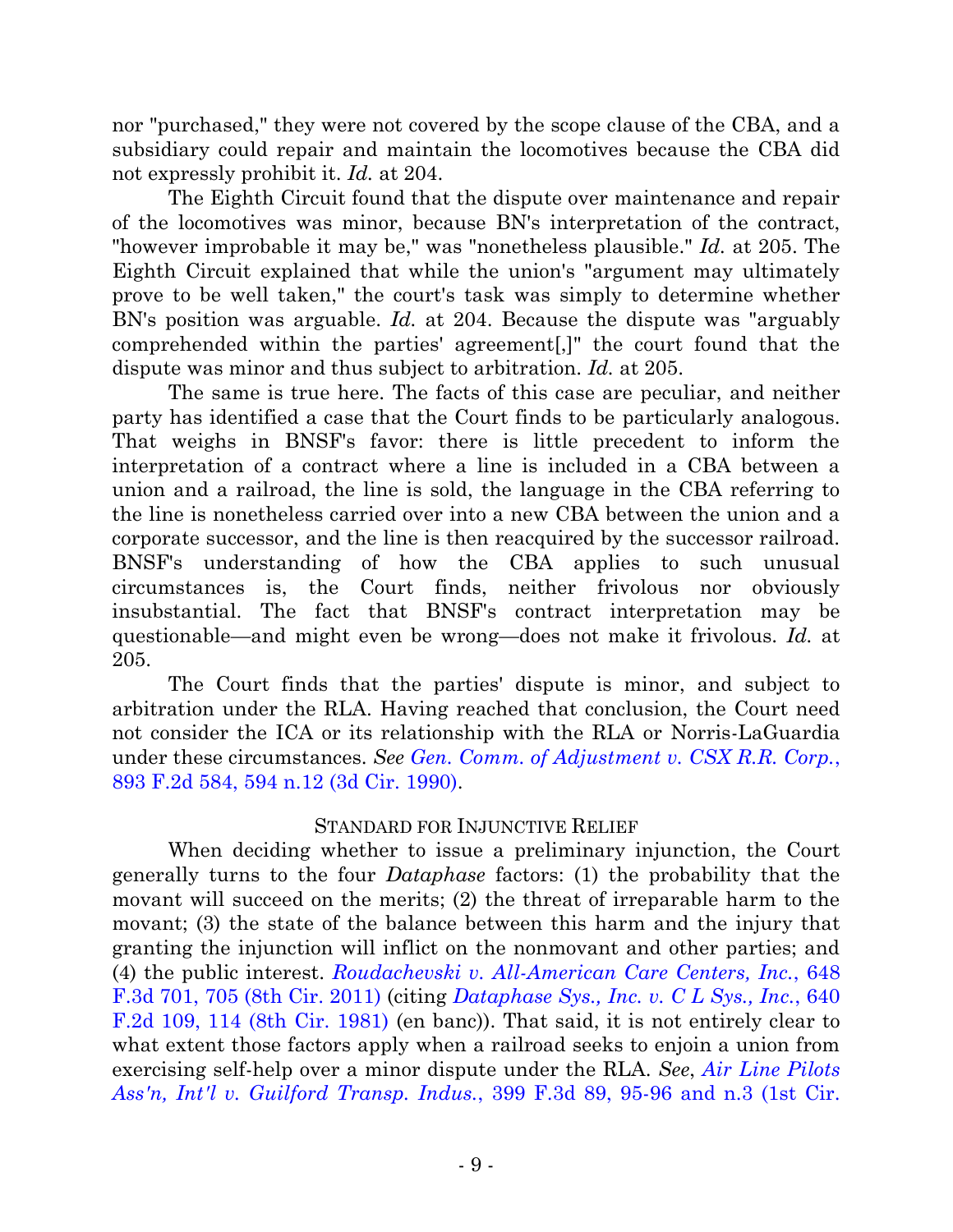[2005\);](http://westlaw.com/find/default.wl?ft=Y&referencepositiontype=S&rs=btil2.0&rp=%2ffind%2fdefault.wl&serialnum=2006290633&fn=_top&referenceposition=95&findtype=Y&vr=2.0&db=0000506&wbtoolsId=2006290633&HistoryType=F) *[Nat'l Ry. Labor Conference v. Int'l Ass'n of Machinists & Aerospace](http://westlaw.com/find/default.wl?ft=Y&referencepositiontype=S&rs=btil2.0&rp=%2ffind%2fdefault.wl&serialnum=1987121858&fn=_top&referenceposition=749&findtype=Y&vr=2.0&db=0000350&wbtoolsId=1987121858&HistoryType=F)  Workers*[, 830 F.2d 741, 749-50 \(7th Cir. 1987\);](http://westlaw.com/find/default.wl?ft=Y&referencepositiontype=S&rs=btil2.0&rp=%2ffind%2fdefault.wl&serialnum=1987121858&fn=_top&referenceposition=749&findtype=Y&vr=2.0&db=0000350&wbtoolsId=1987121858&HistoryType=F) *cf. [Chicago River](http://westlaw.com/find/default.wl?ft=Y&referencepositiontype=S&rs=btil2.0&rp=%2ffind%2fdefault.wl&serialnum=1957120344&fn=_top&referenceposition=41&findtype=Y&vr=2.0&db=0000780&wbtoolsId=1957120344&HistoryType=F)*, 353 U.S. 30; *but cf.*, *Boys Markets*[, 398 U.S. at 254-55;](http://westlaw.com/find/default.wl?ft=Y&referencepositiontype=S&rs=btil2.0&rp=%2ffind%2fdefault.wl&serialnum=1970134234&fn=_top&referenceposition=251&findtype=Y&vr=2.0&db=0000780&wbtoolsId=1970134234&HistoryType=F) *[Bhd. of Locomotive Engineers v.](http://westlaw.com/find/default.wl?ft=Y&referencepositiontype=S&rs=btil2.0&rp=%2ffind%2fdefault.wl&serialnum=1960122542&fn=_top&referenceposition=531&findtype=Y&vr=2.0&db=0000780&wbtoolsId=1960122542&HistoryType=F)  Mo.-Kan.-Tex. Ry. Co.*[, 363 U.S. 528, 531 \(1960\).](http://westlaw.com/find/default.wl?ft=Y&referencepositiontype=S&rs=btil2.0&rp=%2ffind%2fdefault.wl&serialnum=1960122542&fn=_top&referenceposition=531&findtype=Y&vr=2.0&db=0000780&wbtoolsId=1960122542&HistoryType=F) The Court need not resolve that question, because the Court finds that the *Dataphase* factors weigh in favor of injunctive relief in any event.<sup>3</sup>

First, BNSF has shown a likelihood of success on the merits, on the rather unusual basis that the Court lacks subject-matter jurisdiction over the merits of the Brotherhood's complaint. Because this is a minor dispute, it must be resolved through arbitration, and the Court lacks jurisdiction over the substance of the Brotherhood's argument regarding construction of the CBA. *See [Bhd. of Maint. of Way Emps.](http://westlaw.com/find/default.wl?ft=Y&referencepositiontype=S&rs=btil2.0&rp=%2ffind%2fdefault.wl&serialnum=2001898590&fn=_top&referenceposition=638&findtype=Y&vr=2.0&db=0000506&wbtoolsId=2001898590&HistoryType=F)*, 270 F.3d at 639. BNSF is therefore likely to "succeed" on the merits at least to the extent that the Brotherhood's claims are likely to be dismissed. *Cf. [Brady v. Nat'l Football League](http://westlaw.com/find/default.wl?ft=Y&referencepositiontype=S&rs=btil2.0&rp=%2ffind%2fdefault.wl&serialnum=2025295159&fn=_top&referenceposition=789&findtype=Y&vr=2.0&db=0000506&wbtoolsId=2025295159&HistoryType=F)*, 640 F.3d [785, 789-92 \(8th Cir. 2011\).](http://westlaw.com/find/default.wl?ft=Y&referencepositiontype=S&rs=btil2.0&rp=%2ffind%2fdefault.wl&serialnum=2025295159&fn=_top&referenceposition=789&findtype=Y&vr=2.0&db=0000506&wbtoolsId=2025295159&HistoryType=F)

BNSF's argument regarding the threat of irreparable harm to the railroad, and its argument about the public interest, substantially overlap. BNSF presented evidence describing, in detail, the effect that the Brotherhood's threatened strike would have on its operations, and the larger economic effects that would result from the disruptions to BNSF. Filing [9-2](https://ecf.ned.uscourts.gov/doc1/11312860620) at 4-7. The Court need not recite that evidence in detail, because it is not substantially disputed by the Brotherhood; it suffices to say that any significant interruption of traffic on a railroad the size of BNSF is likely to inflict significant, unpredictable, and irreparable harm on BNSF and the public at large.

<sup>&</sup>lt;sup>3</sup> The Brotherhood throws one more argument into a footnote; commensurate with the Brotherhood's assessment of the importance of its point, the Court will answer with a footnote of its own. The Brotherhood argues that BNSF should be denied injunctive relief because it has failed to exhaust its administrative remedies by actually referring this dispute to arbitration before the National Railroad Adjustment Board. *See* filing [18](https://ecf.ned.uscourts.gov/doc1/11312866807) at 60 n.12 (citing *[Itasca Lodge 2029 v. Ry. Express. Agency Inc.](http://westlaw.com/find/default.wl?ft=Y&db=0000350&rs=btil2.0&rp=%2ffind%2fdefault.wl&serialnum=1968116873&fn=_top&findtype=Y&vr=2.0&wbtoolsId=1968116873&HistoryType=F)*, 391 F.2d 657 (8th Cir. 1968)). The Court rejects the Brotherhood's argument for two reasons. First, even in *Itasca Lodge 2029*, the Eighth Circuit affirmed the district court's temporary injunction of a work stoppage pending the railway's submission of the dispute to the National Railroad Adjustment Board. [391 F.2d at 669.](http://westlaw.com/find/default.wl?ft=Y&db=0000350&rs=btil2.0&rp=%2ffind%2fdefault.wl&serialnum=1968116873&fn=_top&findtype=Y&vr=2.0&wbtoolsId=1968116873&HistoryType=F) Second, the record establishes that BNSF has submitted this dispute for arbitration, albeit under *New York Dock* instead of the RLA. Filing [23-1.](https://ecf.ned.uscourts.gov/doc1/11312869453) This, the Court finds, is sufficient to satisfy BNSF's obligation to "make every reasonable effort to settle such dispute either by negotiation or with the aid of any available governmental machinery of mediation or voluntary arbitration." *See* [29 U.S.C. § 108;](http://westlaw.com/find/default.wl?ft=L&docname=29USCAS108&rs=btil2.0&rp=%2ffind%2fdefault.wl&fn=_top&findtype=L&vr=2.0&db=1000546&wbtoolsId=29USCAS108&HistoryType=F) *see also [Aircraft Mechs. Fraternal Ass'n v. Nw. Airlines Corp.](http://westlaw.com/find/default.wl?ft=Y&referencepositiontype=S&rs=btil2.0&rp=%2ffind%2fdefault.wl&serialnum=2006230876&fn=_top&referenceposition=1089&findtype=Y&vr=2.0&db=0004637&wbtoolsId=2006230876&HistoryType=F)*, 394 F. Supp. 2d 1082, 1089 n.6 (D. Minn. 2005).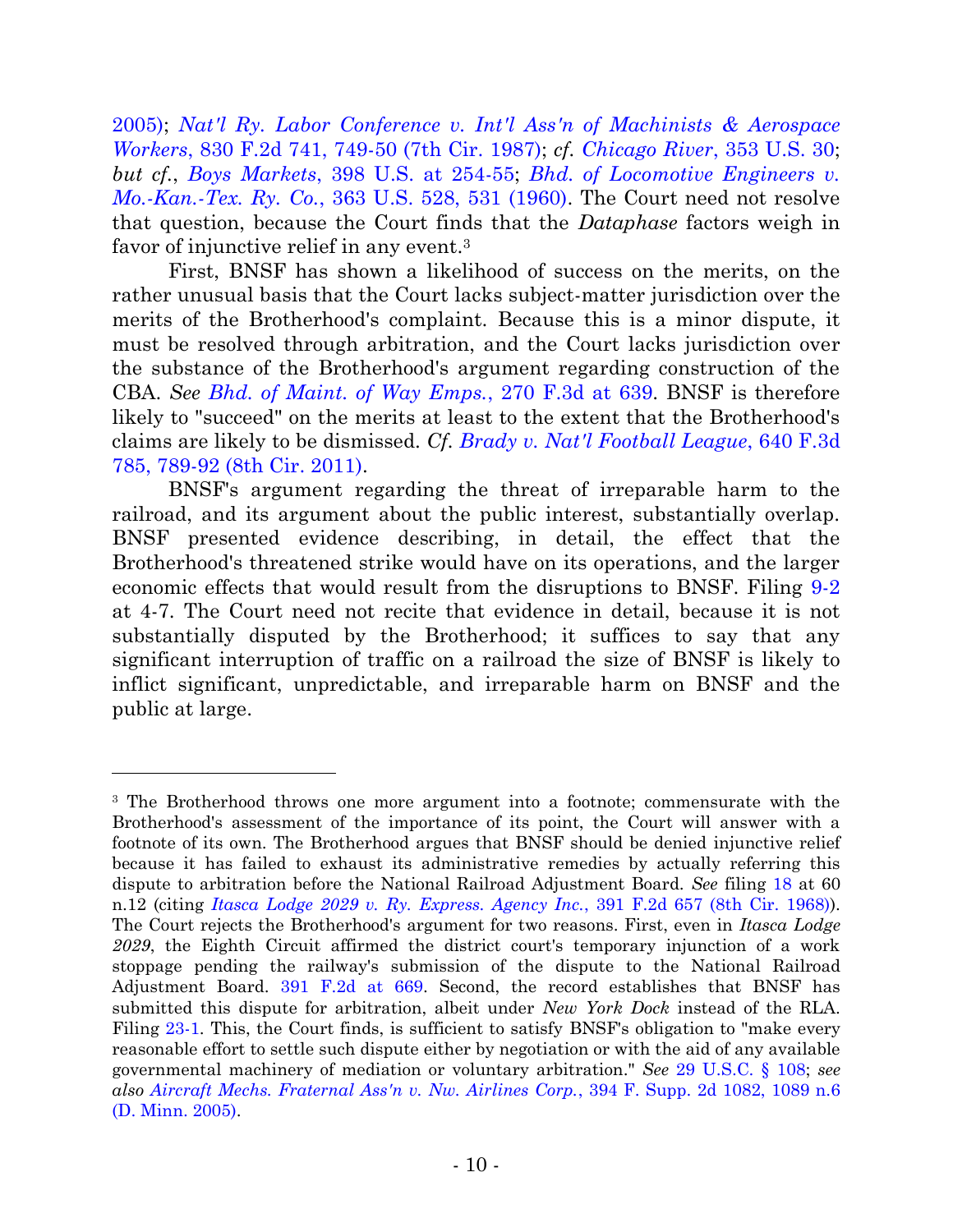Rather than disputing the factual details associated with the effects of a work stoppage, the Brotherhood argues that "an injunction will prevent BMWED from responding to BNSF's exercise of self help by its own exercise of self help, a response that is permitted by the RLA and [Norris-LaGuardia]." Filing [18](https://ecf.ned.uscourts.gov/doc1/11312866807) at 59. Obviously, the Court disagrees. And the Brotherhood falls back on the third *Dataphase* factor, the balance of harms, contending that BNSF "fails to explain how the harm to [the Brotherhood] and its members will be fully remedied if a strike is enjoined based on BNSF's minor dispute argument and BNSF's position is ultimately rejected in arbitration." Filing [18](https://ecf.ned.uscourts.gov/doc1/11312866807) at 59-60. That argument would be more compelling if the supposed harm to the Brotherhood had been more fully explained.

The Court recognizes that the burden of establishing the propriety of an injunction is on the movant. *Roudachevski*[, 648 F.3d at 705.](http://westlaw.com/find/default.wl?ft=Y&referencepositiontype=S&rs=btil2.0&rp=%2ffind%2fdefault.wl&serialnum=2025831210&fn=_top&referenceposition=705&findtype=Y&vr=2.0&db=0000506&wbtoolsId=2025831210&HistoryType=F) But it is difficult for the Court to credit the Brotherhood's argument in the absence of a meaningful, concrete articulation of *how* it and its members are being harmed. The inchoate assertion of "the harm done to the union and all of its members by abrogation of the Agreement and BNSF's bad faith in dealing with [the Brotherhood] on this issue.]" filing [18](https://ecf.ned.uscourts.gov/doc1/11312866807) at 60, is unpersuasive; it essentially describes a breach of contract, for which money damages are generally considered sufficient.<sup>4</sup> "In most cases where the [National Railroad Adjustment] Board determines that the employer's conduct was not justified by the contract, the Board will be able to fashion an appropriate compensatory remedy which takes account of the delay." *[Consol. Rail Corp.](http://westlaw.com/find/default.wl?ft=Y&referencepositiontype=S&rs=btil2.0&rp=%2ffind%2fdefault.wl&serialnum=1989090941&fn=_top&referenceposition=302&findtype=Y&vr=2.0&db=0000780&wbtoolsId=1989090941&HistoryType=F)*, [491 U.S. at 310 n.8.](http://westlaw.com/find/default.wl?ft=Y&referencepositiontype=S&rs=btil2.0&rp=%2ffind%2fdefault.wl&serialnum=1989090941&fn=_top&referenceposition=302&findtype=Y&vr=2.0&db=0000780&wbtoolsId=1989090941&HistoryType=F) The Brotherhood has identified nothing in this case that is inconsistent with that general principle.

Nor is the Court persuaded by the Brotherhood's argument that the public interest would not be served by an injunction, because the public interest also includes the policies served by the RLA and Norris-LaGuardia. Even if those policy interests were cognizable under *Dataphase*, the Court has already rejected the Brotherhood's legal argument regarding the applicability of those statutes in this case. The Court finds that when the *Dataphase* factors are considered, they weigh in favor of injunctive relief.

# **CONCLUSION**

In sum, the Court finds that the parties' dispute here is minor within the meaning of the RLA. As such, a strike would violate the RLA and may be enjoined by the Court notwithstanding the provisions of [Norris-LaGuardia.](http://westlaw.com/find/default.wl?ft=Y&referencepositiontype=S&rs=btil2.0&rp=%2ffind%2fdefault.wl&serialnum=1986102272&fn=_top&referenceposition=11&findtype=Y&vr=2.0&db=0000350&wbtoolsId=1986102272&HistoryType=F) *Mo. Pac. R.R. Co.*[, 782 F.2d at 110.](http://westlaw.com/find/default.wl?ft=Y&referencepositiontype=S&rs=btil2.0&rp=%2ffind%2fdefault.wl&serialnum=1986102272&fn=_top&referenceposition=11&findtype=Y&vr=2.0&db=0000350&wbtoolsId=1986102272&HistoryType=F) And, in fact, such an injunction is

<sup>&</sup>lt;sup>4</sup> The Brotherhood has not asked for security pursuant to [Fed. R. Civ. P. 65\(c\);](http://westlaw.com/find/default.wl?ft=L&docname=USFRCPR65&rs=btil2.0&rp=%2ffind%2fdefault.wl&fn=_top&findtype=L&vr=2.0&db=1000600&wbtoolsId=USFRCPR65&HistoryType=F) nor does the Court see any basis for ordering it at this point.